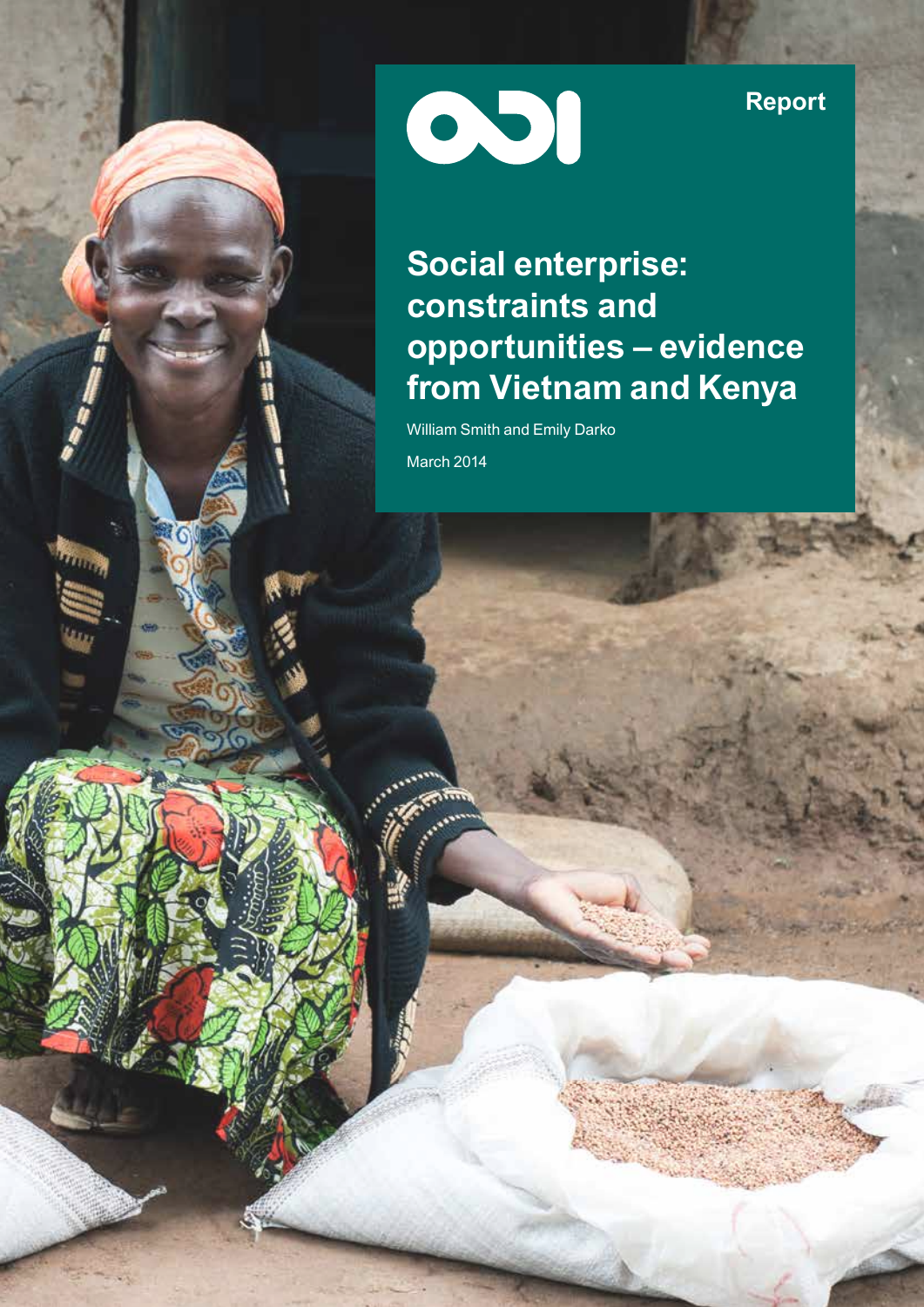# **Report**



# **Social Enterprise:**

Constraints and opportunities – evidence from Vietnam and Kenya



- The concept needs to be clearly defined if governments and donors want to give preferential support to social enterprises.
- Mainstream business can have positive social impact. 'Social' enterprise is best distinguished by a hybrid business model - not good intentions or outcomes.
- The social enterprises covered in the survey were often small, personality driven, and internationally supported.
- Social enterprises face special constraints linked to their hybrid business model: access to finance, human resources, legal status, difficult markets, and management weakness.
- Market and state failure creates niches for social enterprise: serving disadvantaged communities, managing public infrastructure, and creating environmental benefits.
- Governments, donors and promoters should assess the niche for social enterprise in specific market contexts in place of blanket promotion of the concept.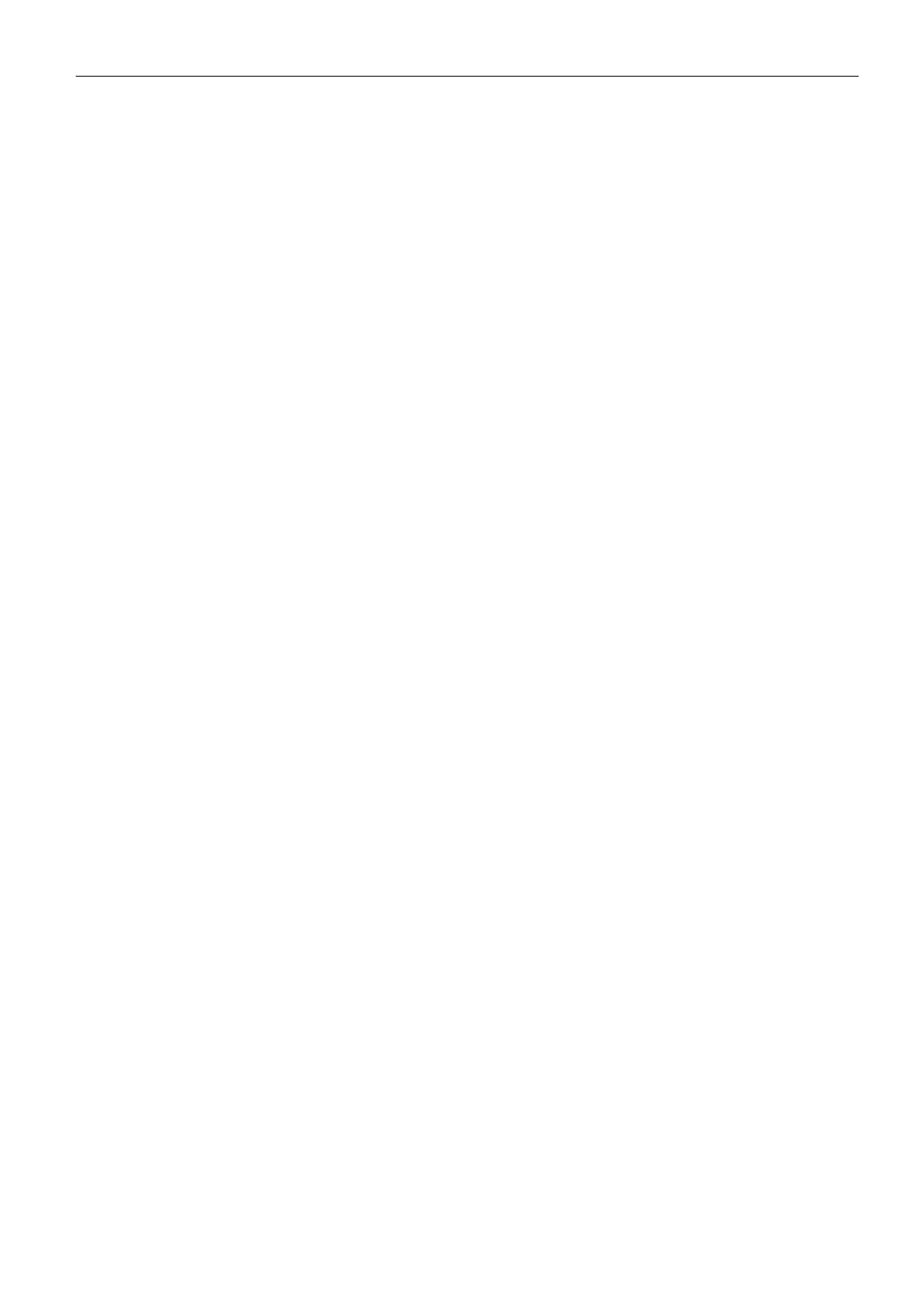# **Table of contents**

| <b>Abbreviations</b>                                                  | ij                  |
|-----------------------------------------------------------------------|---------------------|
| 1 What is social enterprise?                                          | 1                   |
| 1.1 The purpose of a social enterprise definition                     | 1                   |
| 1.2 The social enterprise tradition<br>1.3 Private sector development | 1<br>$\overline{2}$ |
| 1.4 What is social enterprise?                                        | 3                   |
| 2 Background to the case studies                                      | 4                   |
| <b>3 The enterprises</b>                                              | 5                   |
| 3.1 Social enterprise environment                                     | 5                   |
| 3.2 Sectors and activities                                            | $\overline{7}$      |
| <b>4 Constraints</b>                                                  | 15                  |
| 4.1 Access to finance                                                 | 15                  |
| 4.2 Human resources                                                   | 15                  |
| 4.3 Markets<br>4.4 Legal status                                       | 16<br>17            |
| 4.5 Management and organisation                                       | 17                  |
| 4.6 Sector specific constraints                                       | 18                  |
| 4.7 Other issues                                                      | 18                  |
| <b>5 Opportunities</b>                                                | 19                  |
| <b>6 Recommendations</b>                                              | 21                  |
| 6.1 To government and regulators                                      | 21                  |
| 6.2 To support organisations                                          | 22                  |
| 6.3 To social enterprises                                             | 22                  |
| <b>Sources</b>                                                        | 24                  |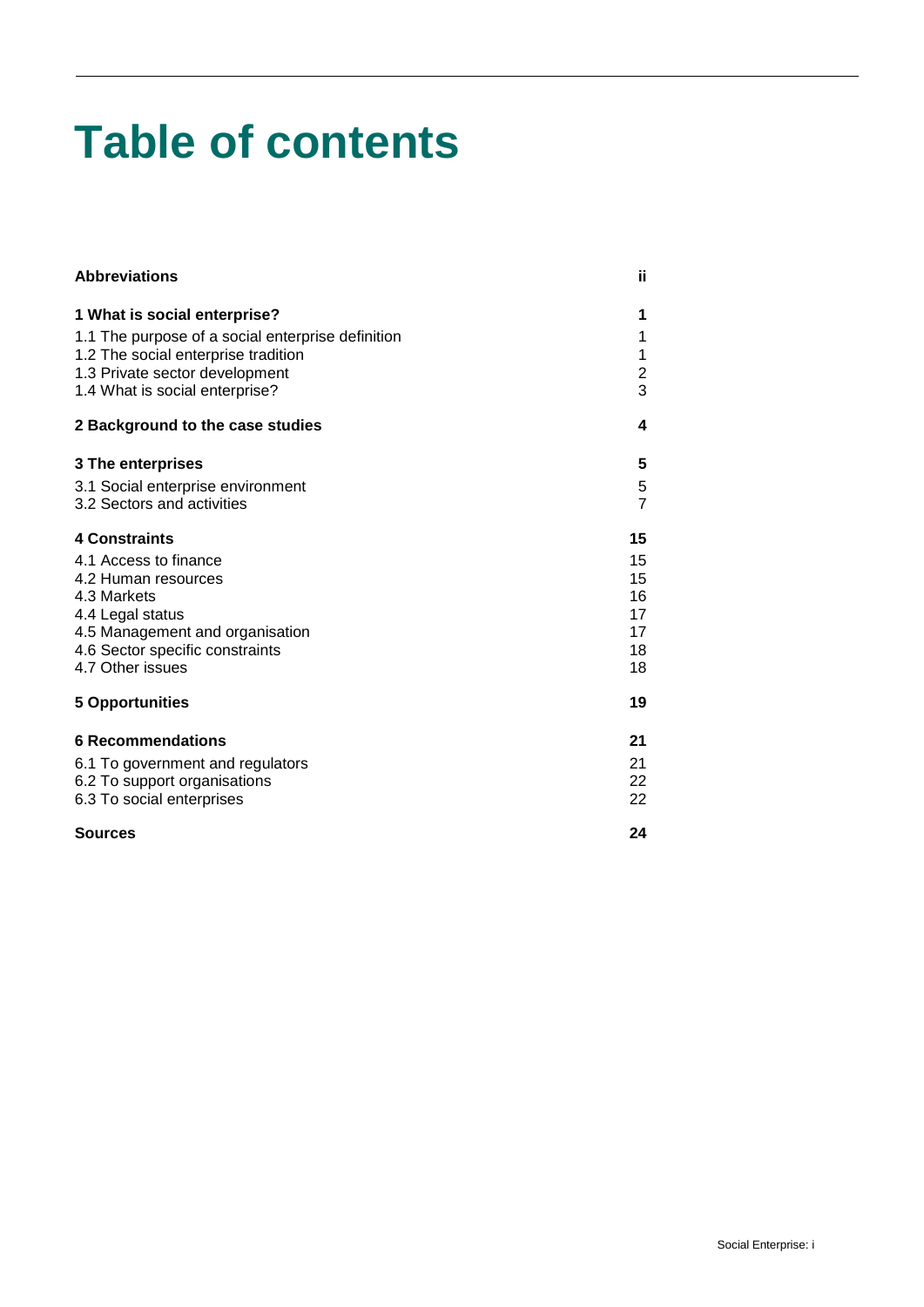# <span id="page-4-0"></span>**Abbreviations**

| <b>ANDE</b>      | Aspen Network of Development Entrepreneurs                                                   |
|------------------|----------------------------------------------------------------------------------------------|
| <b>CCHCPS</b>    | Centre for Community Health Care and Health and HIV/AIDS Preventative Support                |
| <b>CIDA</b>      | Canadian International Development Agency                                                    |
| <b>CIEM</b>      | Central Institute for Economic Management                                                    |
| <b>CSIP</b>      | Centre for Social Initiatives Promotion                                                      |
| <b>EASEN</b>     | East African Social Enterprise Network                                                       |
| <b>IPM</b>       | <b>Integrated Pest Management</b>                                                            |
| <b>KACE</b>      | Kenya Agriculture Commodities Exchange                                                       |
| <b>KCA</b>       | Kenya College of Accounting                                                                  |
| <b>KCT</b>       | Thai Binh Environment and Agriculture Science Development, Application and Consulting Centre |
| <b>MRC</b>       | <b>Market Resource Centre</b>                                                                |
| <b>MTTS</b>      | Medical Technology, Transfer and Services                                                    |
| <b>NGO</b>       | Non-governmental organisation                                                                |
| ODI              | Overseas Development Institute                                                               |
| <b>SIDA</b>      | Swedish International Development Co-operation Agency                                        |
| <b>SNV</b>       | Stichting Nederlandse Vrijwilligers (Foundation for Netherlands Volunteers)                  |
| <b>VAT</b>       | Value added tax                                                                              |
| <b>VRAT Ltd.</b> | Safe Fruit and Vegetable Production and Supply Company Ltd,                                  |
| <b>VUSTA</b>     | Vietnam Union of Science and Technology Associations                                         |
| <b>KSIX</b>      | Kenyan Social Investment Exchange (KSIX)                                                     |
| <b>ICT</b>       | Information and communications technology                                                    |
| <b>CIC</b>       | <b>Climate Innovation Centre</b>                                                             |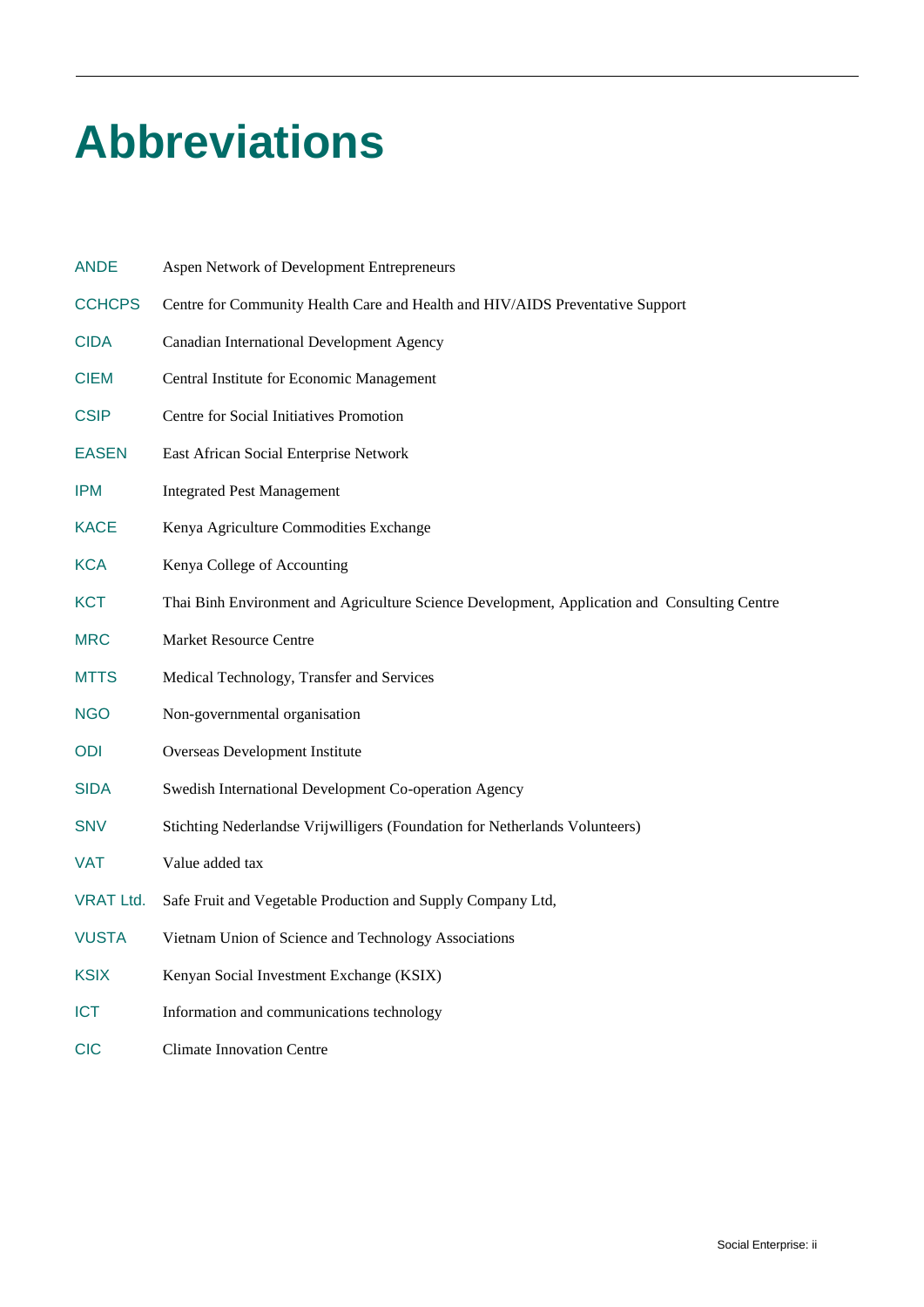# <span id="page-5-0"></span>**1 What is social enterprise?**

## <span id="page-5-1"></span>**1.1 The purpose of a social enterprise definition**

People mean many different things when referring to 'social enterprise' and it is not easy to agree on a clear definition. However, from many perspectives, the need for a clear definition is crucial. From a research perspective, it is obviously important to know what is the subject of research and what are the boundaries which define the research topic. From the point of view of governments, donors and promoters, it is important to know what it is meant by social enterprise so that regulation and support is properly targeted and also tailored to the needs of the targeted enterprises. Governments and donors may want to support social enterprise using a range of instruments: regulation, grant subsidy, technical assistance, subsidised access to finance, tax breaks and others. So, as a matter of public or donor policy, it is necessary to establish objective eligibility criteria for such support, based on a clear definition. From a client perspective, definition is also important. Members of the public may also want to know what it means when they buy goods and services from a social enterprise – just as they want to know what fair trade really means or whether products have been ethically produced. For the enterprises themselves, a definition may not matter in their everyday operations. What matters to them is the strength of their business and the impact that they have. However, enterprises may also realise that to use the social enterprise label to appeal to clients, support organisations and governments, there must be some clearly defined features which distinguish them from mainstream business. In order to develop a meaningful definition of social enterprise, however, it is helpful to understand the two different traditions from which the concept arises and therefore the confusion over its current usage.

## <span id="page-5-2"></span>**1.2 The social enterprise tradition**

The term social enterprise has gained recent popularity but the concept itself is not a new one. It is important to look at some of the antecedents of the current idea to understand it better. There is a strong strand of belief in the idea that enterprise operating within a free market is socially beneficial. Businesses provide jobs, create wealth that is shared within society and generate revenue for governments. The market, operating within a strong framework of state regulation and rule setting, enables this to happen most efficiently with competition ensuring that the strongest enterprises grow and develop. Adam Smith expressed the idea that an individual pursuing his own self‐interest tends to also promote the good of the community as a whole perhaps more than those actions nominally born of higher motives: "By pursuing his own interest he frequently promotes that of the society more effectually than when he really intends to promote it." (Wealth of Nations, 1776).

There are also, however, long standing counter beliefs that some aspects of conventional business operations are not socially beneficial and need to be modified in some way to optimise their impact on society. These beliefs have given rise to a long history of what might now be described as 'social enterprises' where the commercial orientation of the enterprise is modified with the aim of achieving greater social benefit.

Some of these ideas are religious in origin. In Islam, *riba* or usury is considered to be one of the seven deadly sins and has given rise to modified form of Islamic banking deemed to be more socially beneficial than conventional banking. A variety of modifications to standard practice have been developed such as *Mudharabar* or profit-sharing in which lender and borrower agree to share the risk of profit and loss from an investment in place of a fixed interest rate payable whether the investment fails or succeeds. There is debate on the significance of some of the modifications adopted in Islamic finance, particularly with products which reclassify interest payments as lease payments such as *murabahah*, but shariah compliant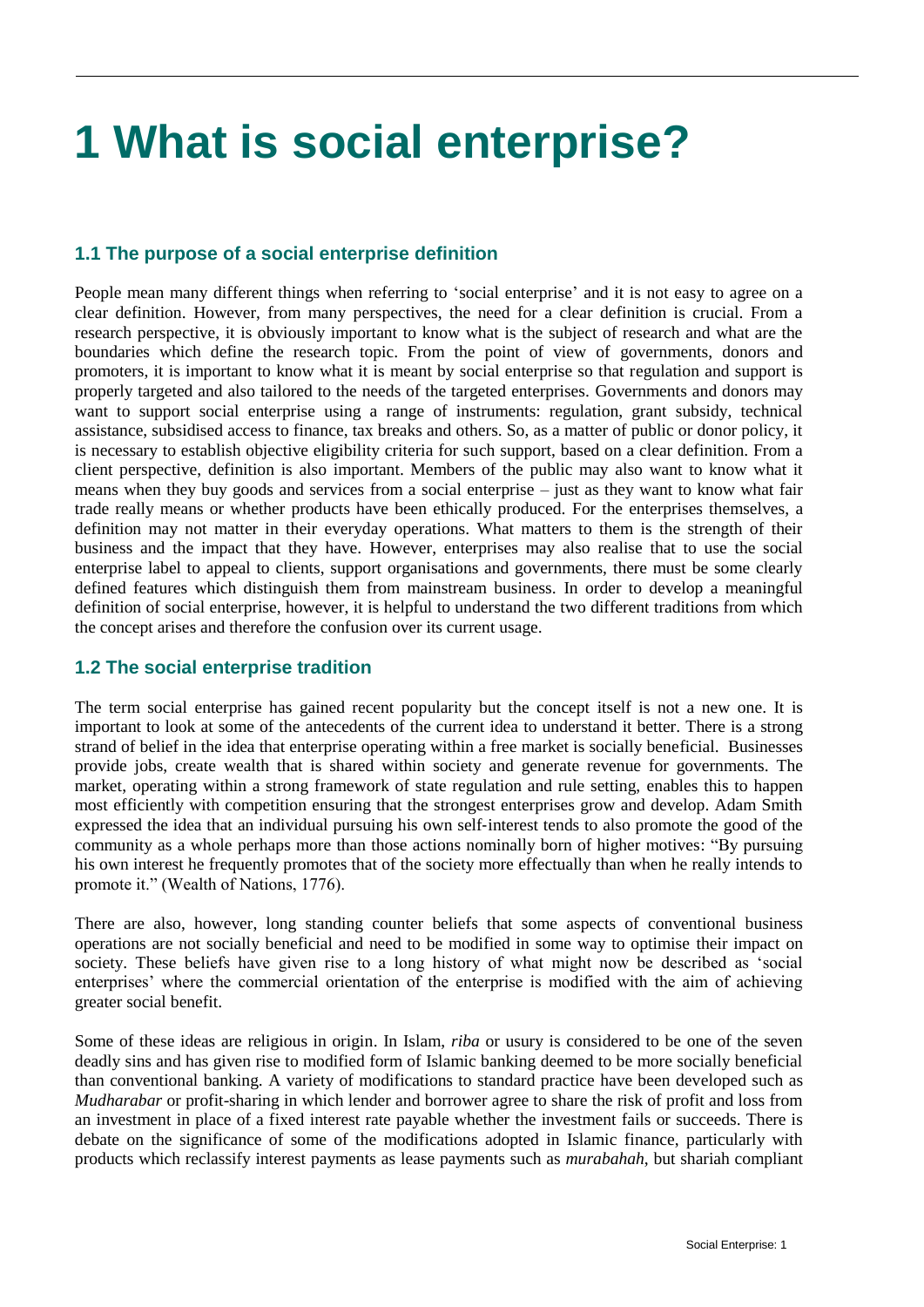finance is nonetheless a longstanding and major economic sector which clearly lies within the social enterprise tradition.

Christian ethics likewise provided a strong underpinning of the co-operative movement in Europe in the 19<sup>th</sup> Century. The Rochdale principles which still govern the co-operative movement include a range of modifications to business operations aimed at improving social impact, including: limitations on member compensation and appropriate use of surpluses, democratic control, education and training, concern for community. The co-operative is perhaps the most enduring and widespread manifestation of social enterprise developed globally.

Other social enterprise movements have been inspired by more secular motives. The Fair Trade movement which developed particularly in Europe and the US after the Second World War was inspired by the belief that free trade between developing and developed countries could have greater social impact if modified through various mechanisms, including guaranteed minimum prices paid to developing country suppliers and premiums above market prices used to finance collectively controlled funds used for the benefit of producer communities.

The fair trade concept is also partly inspired by the widely held 'evil intermediary' belief, which deems the intermediary market functions (trading, storing, sorting, processing), often carried out by non-majority ethnic groups, as exploitative of 'honest' producers. Fair trade seeks to replace these intermediaries with a socially certified fair trading scheme which maximises benefits to producers.

Similar beliefs have inspired the microfinance movement which emulates many aspects of private moneylending (local service, streamlined procedures, quick response, reputational rather than asset collateral) but which modifies the business model with the aim of maximising social benefit. Modifications introduced include the cap on interest rate spreads earned by the lending institution (e.g. Grameen Bank), non-profit structures, cross-financing of a range of social, educational and empowerment programmes from interest income.

In summary, the current social enterprise movement is heir to a long tradition of belief that business is socially beneficial but that to optimise its social impact, its commercial orientation should be tempered or modified to support and protect those deemed to be weaker or poorer members of society.

## <span id="page-6-0"></span>**1.3 Private sector development**

Current discussion of social enterprise, however, also draws on a separate strand of development thinking which places a more central emphasis on the role of business in generating social benefits and seeks to enhance, rather than temper, the opportunities for private enterprise to grow. This is the private sector development approach which aims to promote greater competition, reduce barriers to entry and costs to business through regulatory reforms and improvements in the business environment. A whole set of new terminology is associated with this approach. It holds that, within a conducive environment, businesses will seek out profitable opportunities at the 'bottom of the pyramid' which will benefit poor producers and consumers. The answer is seen to lie in applying commercial logic in a wider range of markets that will spread benefits to more people; for example opening up telecommunications markets to electronic money transfers, opening up education markets to low cost private schools, or reducing state subsidies on agricultural inputs to develop sustainable input supply markets. In general, the private sector development approach sees the role of governments and donors primarily in terms of improving the business environment so that businesses themselves can take these opportunities. However, it is also commonly held that donors and government can assist by: brokering the sharing of information on 'inclusive business' opportunities, subsidising discrete costs on a short term basis to remove barriers and mitigate risks that may constrain innovation within the market (product development, piloting costs).

This belief that business can have a positive impact on society in a wider range of fields has also led to the application of the term 'social enterprise' to a much wider range of businesses with a fully commercial orientation. In turn, this has made differentiation between social enterprise and mainstream enterprise rather difficult. For example, Safaricom and the M-Pesa mobile money product is sometimes cited as an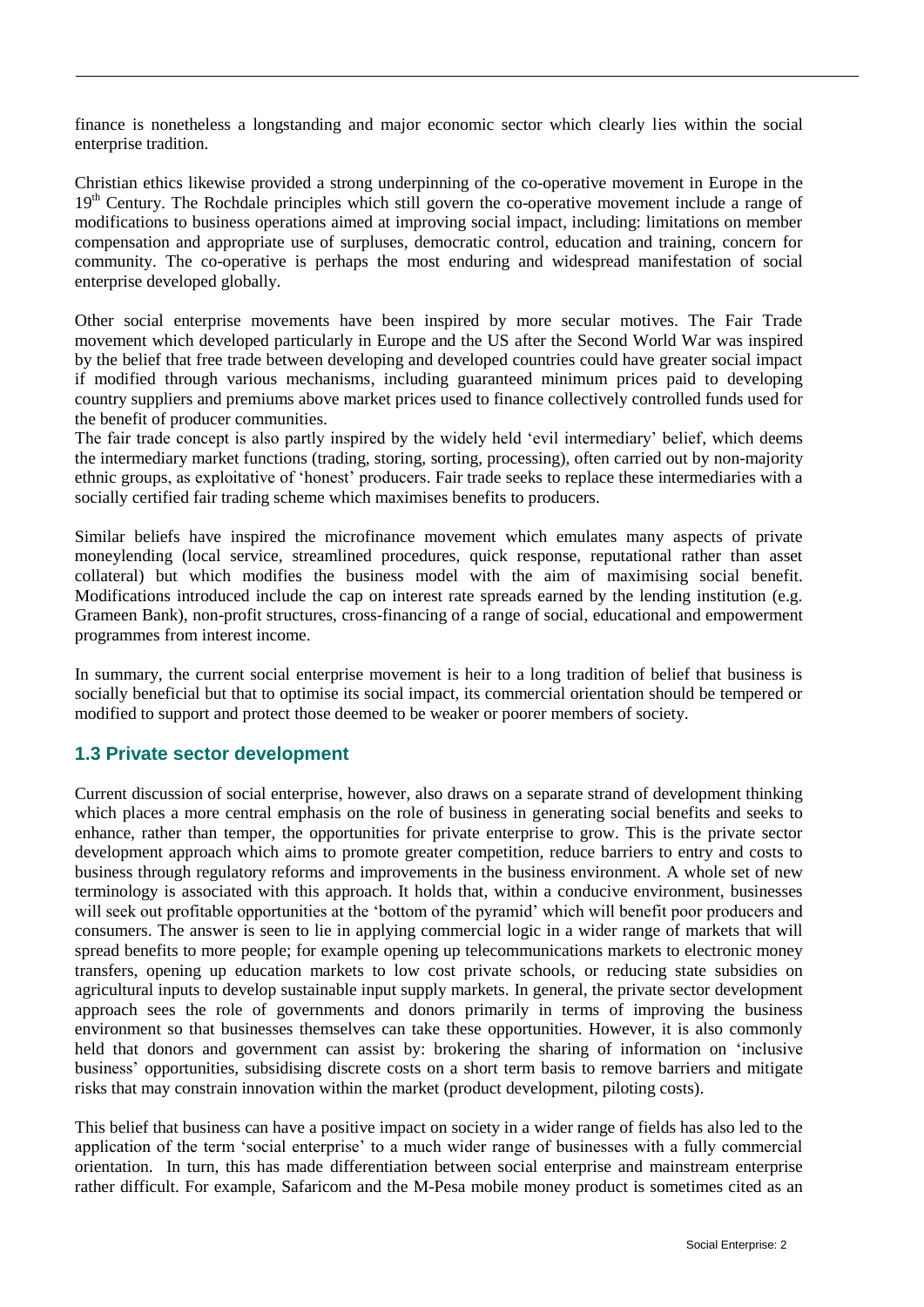example of social enterprise. Given the assumptions of the private sector development approach, the term starts to lose explanatory power. The situation has been further complicated by the adoption and usage of various other related terms: social business, impact enterprise, inclusive business, sustainable business, social purpose business, which can be hard to distinguish from each other.

It is not the purpose of this study to comment on the validity or otherwise of these approaches. The working hypothesis of the research corresponds with the private sector development approach – that mainstream enterprise can contribute enormously to economic and social development and that governments and donors should prioritise inclusive private sector development in their work. The question addressed here, however, is what the specific roles and opportunities are for *social* enterprise, and what the constraints are to its development.

### <span id="page-7-0"></span>**1.4 What is social enterprise?**

A wide variety of definitions of social enterprise have been developed, some focusing on social impact, others specifically on use of surpluses. Elements of these have been used to come up with a definition that focuses particularly on what distinguishes social from mainstream enterprise but that is broad enough to include a wide variety of different distinguishing features. The definition used in this study is:

*'a business operation which has social or environmental objectives which significantly modify its commercial orientation'.*

A 'business operation' here is defined as a non-state entity which derives a significant proportion of its revenue from selling goods or services. Forms of modification of commercial orientation typically fall into a number of categories. Business operations may exhibit one or more of the following types, or other types, of modification:

- Sharing of financial surpluses with customers by including them as co-owners of the enterprise to achieve a social objective.
- Purposefully reducing financial surpluses by paying above-market premiums or guaranteed prices to suppliers, above market wage rates to employees, restraining business margins within fixed limits in order to achieve a social objective.
- Purposefully cross-subsidising a specific category of customer as part of core business practice in order to achieve a social objective.
- Seeking a long term partial subsidy from a government, donor or NGO source in order to sustain a business which would not otherwise be viable in order to achieve a social objective. The subsidy may be provided in the form of direct financial subsidy or privileged or protected access to markets (e.g. government procurement contracts).

The research focuses on social enterprises defined by a hybrid business model rather than their financial or social performance or social impact. A number of implications follow from this definition. The definition can include a wide variety of business and legal forms, including private and co-operative ownership, non-profit or for-profit status, as long as the enterprise's social objectives, in some specific and significant way, modify its commercial orientation. The definition still requires subjective interpretation, particularly in terms of understanding of 'significant' modification to commercial orientation and agreement on what are 'social' objectives. The definition does not make any *a priori* assumption that social enterprises are, in terms of their impact, more socially beneficial than other enterprises.

The study will seek to assess the potential role for social enterprises of this type in the agriculture and health fields and identify specific markets, activities or circumstances where the hybrid model may have validity. It will try to identify the drivers of social enterprise and the specific constraints faced by this sector. In some cases, the validity of the social enterprise model will be compared with more fully commercial 'inclusive business' models.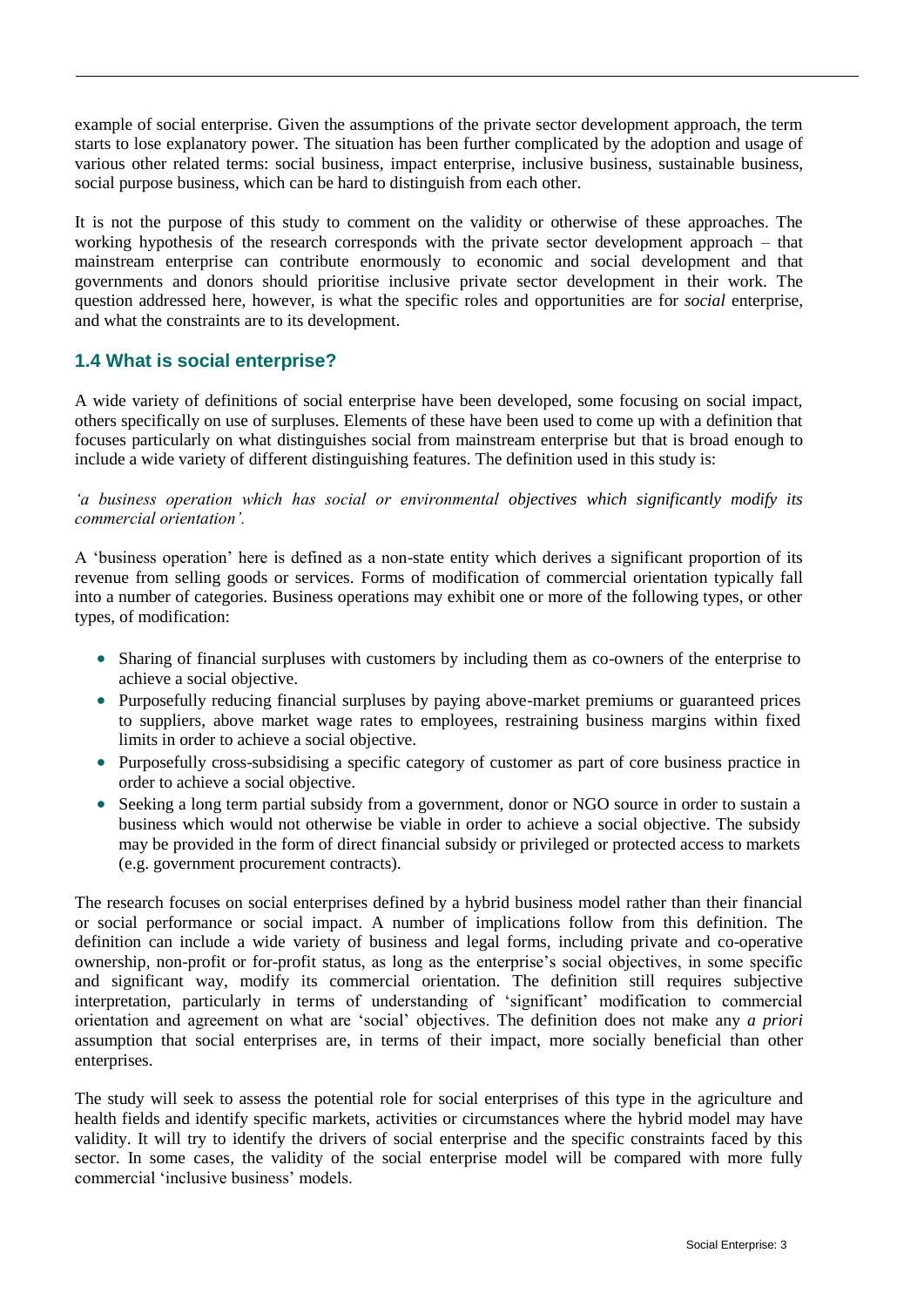# <span id="page-8-0"></span>**2 Background to the case studies**

The aim of this research is to 'examine the *objectives, practices and challenges* faced by social enterprises and explore ways of overcoming these challenges'. It sought also to 'consider *opportunities* for new ways of working and business opportunities in the sectors surveyed'.

The research was based primarily on case studies in two diverse, developing country contexts with active social enterprise sectors: Kenya and Vietnam. The countries were chosen in conjunction with local partners with the aim of using examples from both Africa and Asia and to include countries with very different political and economic environments, in order to assess the extent to which these conditions effect the development of social enterprise. In both countries, the work focused on to two sectors where social enterprises are particularly active: agriculture and health.

The research involved the following activities:

- Literature review of social enterprise activity in the sectors and countries concerned.
- Analysis of data from networks of social enterprise in these sectors/countries.
- Overview of current regulatory frameworks and obstacles faced by social enterprises in legal registration.
- Survey of 12 social enterprises in Vietnam and 16 in Kenya, focusing on objectives, practices and challenges faced.
- Semi-structured interviews with business development service providers and other stakeholders (government and donor agencies, private providers of finance) in the selected sectors to assess current role and new opportunities for social enterprise.

Case studies were prepared by local organisations with particular expertise in the sector and with a capacity to use and implement the findings. In Vietnam, the study was carried out by the SPARK Centre for Social Entrepreneurship Development. The Kenya study was undertaken by the Bertha Centre for Social Innovation and Entrepreneurship at the University of Cape Town, in conjunction with the East African Social Enterprise Network based in KCA (Kenya College of Accounting) University. ODI coordinated the research, contributed to initial desk-based review, prepared final outputs and will facilitate dissemination of results.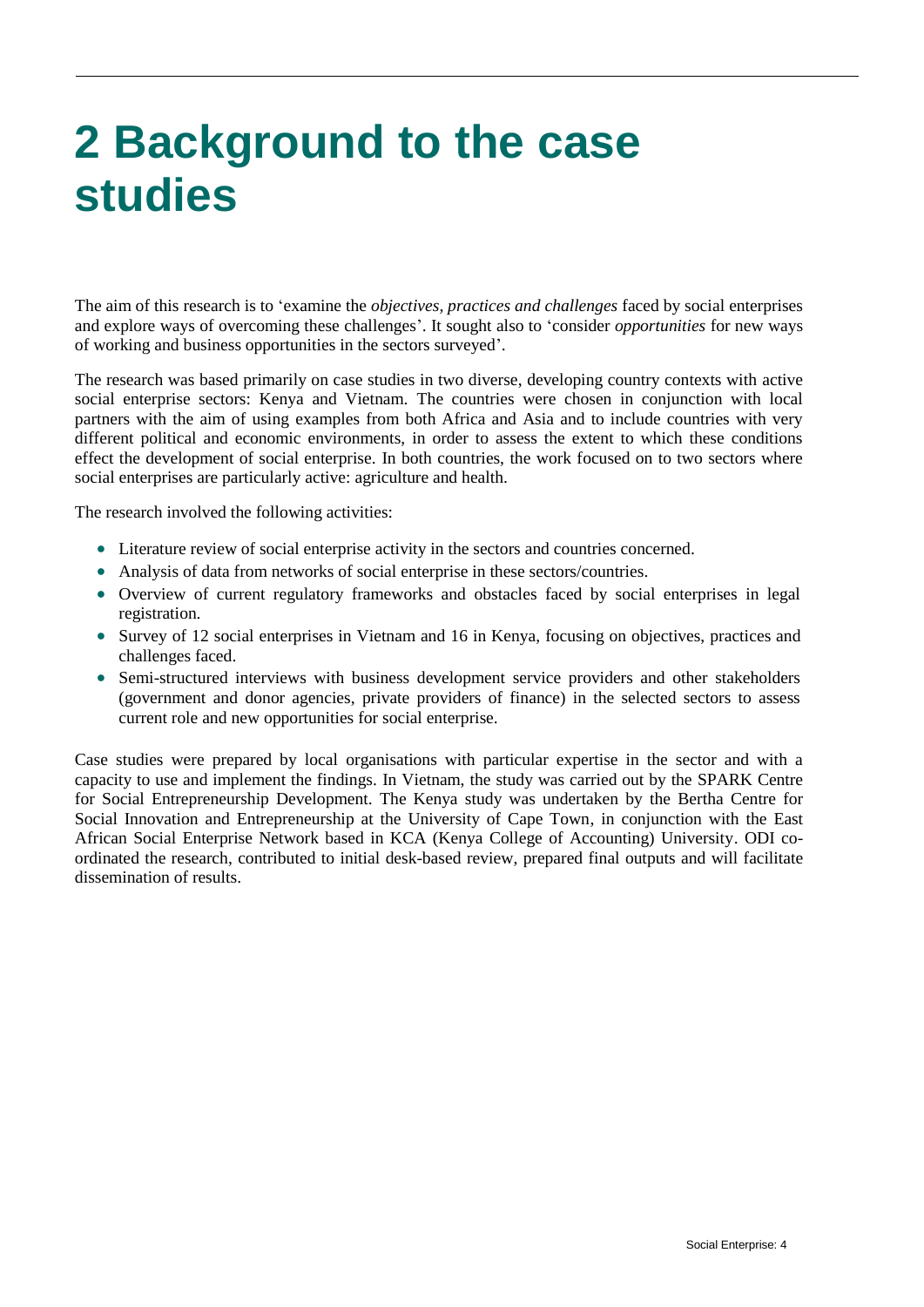# <span id="page-9-0"></span>**3 The enterprises**

This section summarises the main findings of the two case studies. Section 3.1 on social enterprise environment includes something of the country context, the regulatory environment and the infrastructure of support organisations that aim to promote and assist social enterprise. Section 3.2 describes the social enterprises covered in the study and outlines some of the main characteristics of these enterprises.

#### <span id="page-9-1"></span>**3.1 Social enterprise environment**

#### **3.1.1 Vietnam**

Context. The term 'social enterprise' is a very recent import to Vietnam, gaining recognition only from around 2010 onwards. Its arrival is strongly associated with the establishment of two specialised support organisations funded by donors and NGOs: the Centre for Social Initiatives Promotion (supported by the British Council) and the SPARK Centre (initially supported by the Dutch NGO, SNV). Interest in the concept was also spurred by changes in international donor activities. As Vietnam achieved lower middle income status, donor grant funding to NGOs also started to reduce, leading many NGOs to look for alternative sources of income, particularly the sale of goods and services, within a social enterprise framework. A 2011 survey listed around 200 organisations identified as social enterprises. The figure provides some indication at least of the scale of enterprises which self-define in this though is clearly not definitive due to the problems of definition.

While the term may be new, the concept is not and it is interesting that as donor interest in the concept increases, a number of existing organisational types have started to consider re-defining themselves using this language. The most obvious are the co-operatives. Collectivisation of agriculture and industry in northern Vietnam in the 1960's led to the establishment of production and marketing co-operatives on a massive scale. Primarily instruments of state control over the means of production, co-operatives increasingly gained a very poor reputation for inefficiency and corruption particularly during the economic crisis of the 1980's. In the 1990's, the government promoted the transformation of remaining co-operatives and the establishment of 'new co-operatives' under the more mutualist provisions of the 1992 Co-operative Law. These 'new' co-operatives included credit co-operatives (People's Credit Funds), agricultural co-operatives and co-operatives that managed state infrastructure such as irrigation canals or milling machinery. Some of these co-operatives are now starting to identify themselves as social enterprises, perhaps as a means of garnering external support from social enterprise promoters.

The other category of existing organisations that have started to redefine themselves as social enterprises are NGOs that began to develop in the 1990's. Some of these were set up by international organisations or individuals (Hoa Sua School, Craftlink, Mai Handicrafts). Many of them are more indigenous in origin – often organisations registered under the Vietnam Union of Science and Technology Associations (VUSTA) or as 'independent' centres established by government bodies. Even these organisations, however, are sometimes dependent on funding from international donors. This study covers some VUSTA NGOs/enterprises in this category (KCT, New Light). More recently established enterprises, while still having to register under existing legal forms, have been more self-conscious in their self-description as social enterprises.

Legal framework. Social enterprise does not currently exist as a separate legal category in Vietnam. Social enterprises register either as an NGO, a co-operative or a company under respective legislation. NGO registration is a more difficult and lengthy procedure and entails greater government supervision and limitations on borrowing internationally. Commercial registration is simple and quick but, with 23% tax on net income, is disadvantageous in tax terms, compared with both NGO and co-operative status. Cooperatives enjoy some tax preference (land taxes and tax on net income) but are subject to very specific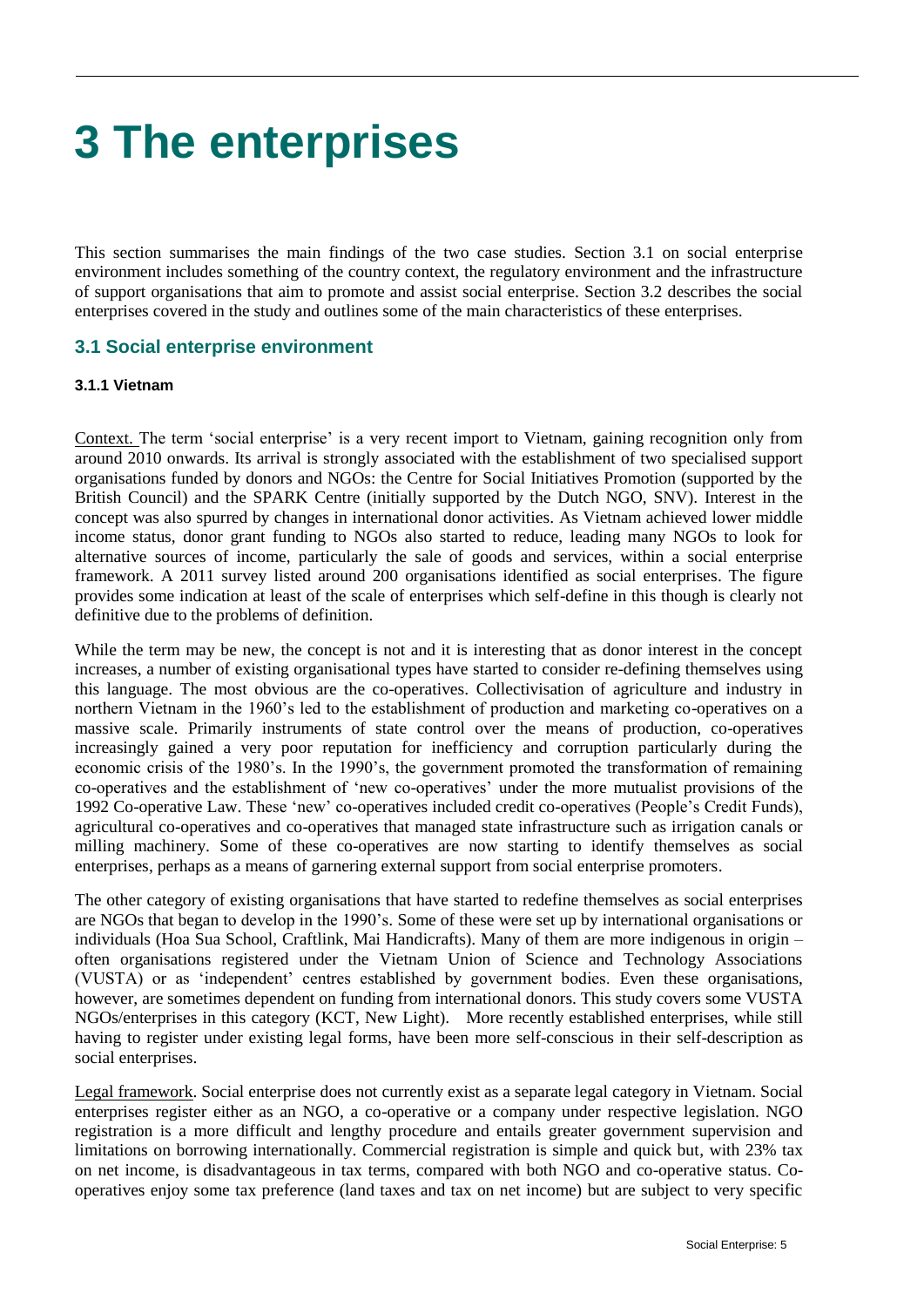governance requirements. The Ministry of Planning and Investment in Vietnam is planning to propose an amendment to the Enterprise Law under which existing legally registered enterprises will be able to seek additional registration under a new social enterprise category. This change is currently under discussion and drafting.

Operating environment. Two aspects of the operating environment are perhaps of more import than the legal framework in determining the space for growth of social enterprise. One is the relative dominance and effectiveness of the state in provision of services in health, agriculture and other sectors. State run health clinics operate nationally down to the commune level, the lowest administrative level in Vietnam and all communes have at least one agricultural extension worker paid for by the state. While there have been moves to 'socialise' the provision of some services, contracting out provision of services to NGOs or social enterprises remains very limited, reducing the space for social enterprise growth. Secondly, the continued dominant role of the Communist Party in society and reticence in promoting independent associations and NGOs has reduced the pool of civil society organisations from which the social enterprise community would typically grow.

Support organisations. As discussed above, there are two main support organisations specifically promoting social enterprise in Vietnam. The Centre for Social Initiatives Promotion (CSIP), supported by the British Council, focuses particularly on support of new start up social enterprises and in advocating with the government for measures to promote social enterprise. The SPARK Centre for Social Entrepreneurship Development focuses on more established enterprises and, like CSIP, provides seed funding, mentoring and information services to a national network of social enterprises. The US based Thriive programme provides support to social enterprises in Vietnam through two local NGO partners, disbursing US\$760,000 over nine years to 81 projects, including 16 social enterprises. Oxfam Novib is now also starting a new incubation programme for social enterprises.

International impact investment funds such as Unitus, LGT and Small Giants have sought to invest in Vietnam but have not developed significant portfolios as most Vietnamese social enterprises remain too small scale and structures for introducing and intermediating between funds and enterprises are limited. The Central Institute of Economic Management (CIEM), a research institute belonging to the Ministry of Planning and Investment, has carried out a number of research studies on social enterprise in Vietnam in collaboration with the British Council and is responsible for drafting the provisions on social enterprise in the new Enterprise Law.

#### **3.1.2 Kenya**

The Kenyan environment for social enterprise shows some similarities and some differences with Vietnam. Economic restructuring in the 1980's and 1990's led to reduced government expenditure on social services and safety nets and encouraged a growth in service provision by non-state actors; NGOs and commercial actors. With competition for donor grant funding, however, there has been a recent shift within the NGO community to explore business models to raise revenue. As in Vietnam, the social enterprise sector has been spurred by changes in international donor behaviour. Also as in Vietnam, this trend is encouraged by signs of government distrust of international donor funding, evident for example in the provisions of the October 2013 Miscellaneous Amendment Bill which prevents 'public benefit organisations' from receiving more than 15% of their funding from international donors. Through its Kenya Vision 2030 programme, the Kenyan government has set ambitious targets for economic growth within the framework of inclusive growth which recognises the important role of the private sector. While, the vision does not explicitly mention social enterprise, officials from the Vision 2030 organisation believe that if social enterprise could be better defined and if enterprises could organise to interact collectively with the government, there could be room for engagement.

Legal framework. As in Vietnam, no separate legal category exists for social enterprise. Social enterprises register either as NGOs or as companies, or as both. The 1992 NGO Act sought to introduce a single authority for registration and regulation of all NGOs in Kenya and introduced an NGO Code of Conduct in 2005.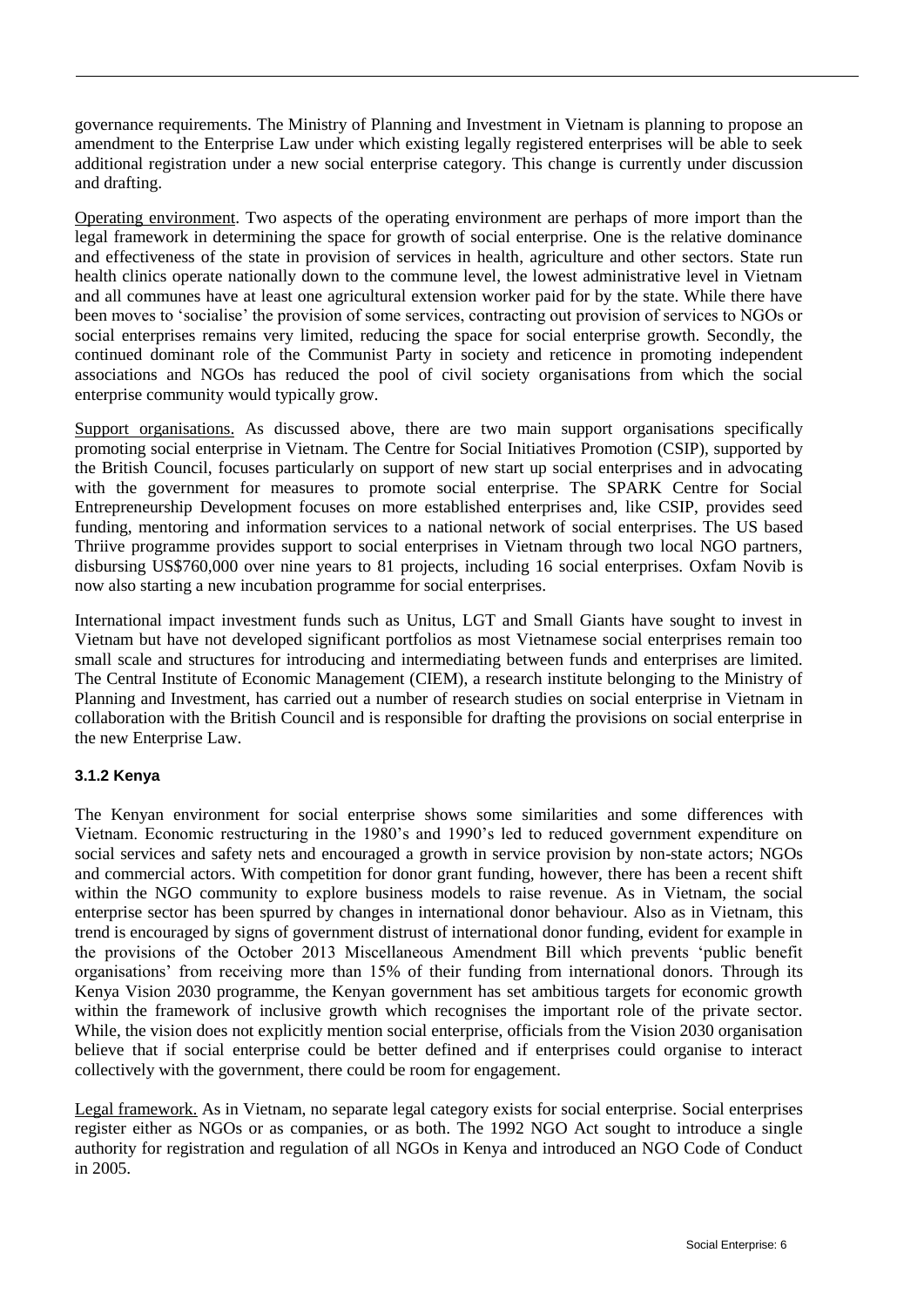Support organisations. International organisations supporting social enterprise are more prominent and active in Kenya than in Vietnam. For example Ashoka, the Acumen Fund and the Schwab Foundation have been active in Kenya since the early 2000's, providing financial support, mentoring and advocacy support primarily on behalf of individual social entrepreneurs. In terms of indigenous organisations, the establishment of the East African Social Enterprise Network (EASEN) in 2010, hosted by the KCA University in Nairobi, was an important step in terms of networking, information sharing and establishing an identify for social enterprise.

A range of support organisations exist now in Nairobi. SocEntLab - a social enterprise and think tank based in Nairobi - started in 2011 with the aim of building an eco-system for entrepreneurship in Africa. The Kenyan Social Investment Exchange (KSIX) was launched in 2011. Incubators, often focused on ICT, but with social emphasis, also began to spring up. iHub is an incubator that supports the development and prototyping of technological innovation, many of which have a social impact focus. Incubators for social enterprise include organisations such as the Climate Innovation Center (CIC) and Nailab. Universities are also increasingly providing incubation space and social enterprise curriculum for social and environmental innovation such as Jomo Kenyatta University's UniBRAIN, KCA University's Centre for Entrepreneurship and Leadership, Strathmore University's iLabAfrica research centre and Kenyatta University's Chandaria Business Innovation and Incubation Centre.

### <span id="page-11-0"></span>**3.2 Sectors and activities**

As discussed above, the enterprises examined in this research both in Kenya and Vietnam do not form a representative sample. This is inevitable given that there is no clearly delineated category of social enterprise in either country. The enterprises were selected by research partner organisations in country. In Kenya, the selection was based mainly on the literature review. In Vietnam, selection reflects the approach, reach and focus of the local partner organisation.

#### **3.2.1 Agriculture**

The research covered six agricultural enterprises in Vietnam and eight in Kenya. Agricultural enterprises are involved in the following main types of activity:

- Input supply technical advice marketing. In both countries, the most common activity of social enterprises in agriculture was a combination of physical input supply (seedlings, fertiliser), sometimes on credit, supplying technical and market information and training and, in some cases, marketing of agricultural produce. Enterprises focus on a wide variety of crops: introducing potato cultivation to northern Vietnam, commercial dairy production amongst Khmer ethnic minorities in the Mekong Delta, 'edible landscaping' services in Kenya etc. Some enterprises focus particularly on one stage of the value chain. KACE for example focuses on providing market information to farmers and advice on marketing of produce (Examples: KCT, Evergrowth, One Acre Fund, Kick Start, Plant a Fruit, KACE)
- Financial services. Some of the enterprises focused more specifically on provision of specialist financial services for agriculture – including crop insurance, savings and credit services, equity for agricultural related businesses (Examples: Lien Nghia PCF, Kilimo Salama).
- Managing infrastructure. One of the Vietnam enterprises was involved in managing a canal system and provision of water for irrigation. (Example: Huu Duc Co-operative,)
- Producing environmentally friendly products, such as organic fertiliser or organic vegetables (Examples: Huong Hoa Cassava Starch Factory; VRAT Co.; Real IPM)

These types of service are by no means unique to social enterprise. Attempts by agri-business to strengthen vertical integration of smallholder suppliers through input supply, extension advice and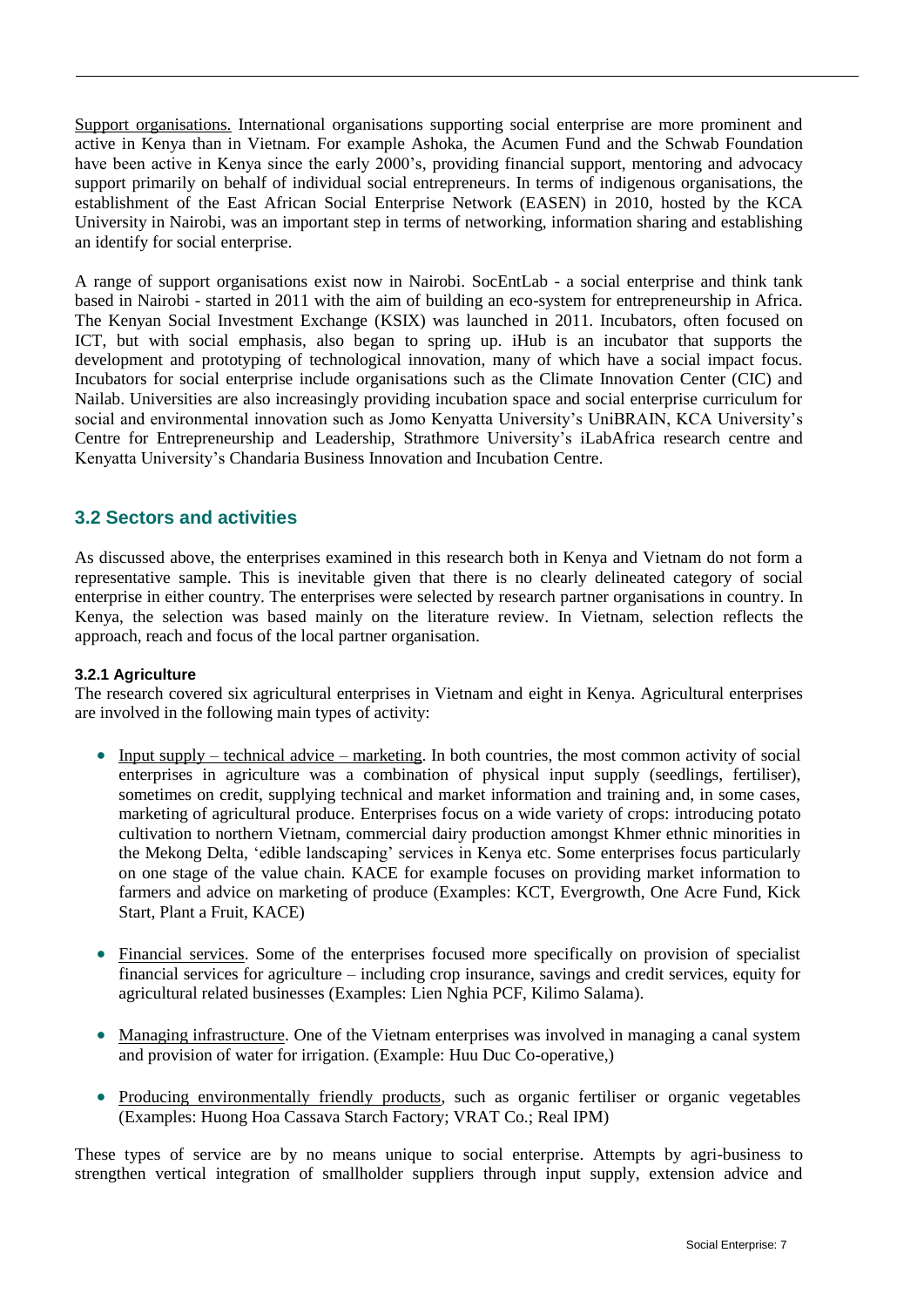marketing services, is a clear trend in Vietnam, supported by the government through such initiatives as the 'large field' programme in which smallholders are encouraged to establish voluntary associations that will facilitate linkage with agribusiness.

In terms of target clientele, the enterprises generally do focus on smallholder farmers or on other enterprises that serve smallholder farmers. Many of the Vietnam enterprises operate in relatively poor, rural areas and some are explicitly focusing on serving ethnic minorities (Huu Duc Co-operative serves Cham clients and Evergreen Co-operative Khmer clients). In Kenya, Kickstart focuses on providing irrigation tools to poor farmers and One Acre Fund delivers inputs, extension services, storage advice and access to markets to farmer in remote areas. However, in many cases these enterprises are operating in environments and serving clients similar to those served by local, small-scale, mainstream business.

The features of the business model which differentiate social enterprises from mainstream business include:

- Sharing of net income with client members in a traditional co-operative structure (Evergrowth Cooperative, Lien Nghia People's Credit Fund, Huu Duc Co-operative). Evergrowth Co-operative, for example, spends 40-60% of net income on dividends to members.
- Re-investing a significant proportion of net income in subsidised support services for farmers, sometimes within a non-profit format (KCT Thai Binh, VRAT Company).
- Offering inputs or services at lower than market prices to member farmers. Huu Duc Co-operative offers seedlings to farmers on interest free credit. Juhudi Kilimo offers asset finance at below market rates to clients.
- Cross-subsidising a specific category of client. Sidai, for example, charges lower franchise fees to client enterprises in more challenging environments.
- A number of enterprises acknowledged that their business model was dependent on on-going donor support. Huu Duc co-operative could not afford external organic certification costs without donor support. Real IPM specifically seeks donor support to expand activities from large scale farmers to the wider community.

However, it is also notable than in some cases, identification of the business as a social enterprise was not clear cut. In the case of Vietnam, at least one enterprise (Huong Hoa Cassava Starch Factory – SEPON) was identified as a mainstream commercial enterprise implementing an inclusive business model.

| <b>Vietnam</b>                              |            |           |                            |                                                                                                                                                                                                                                 |
|---------------------------------------------|------------|-----------|----------------------------|---------------------------------------------------------------------------------------------------------------------------------------------------------------------------------------------------------------------------------|
| Name of enterprise                          | Legal form | Location  | <b>Date</b><br>established | <b>Main activity</b>                                                                                                                                                                                                            |
| KCT Centre in Thai Binh                     | NGO        | Thai Binh | 2009                       | Provides technical support and high-quality potato seedlings for<br>farmers in Thai Binh and neighbouring provinces and marketing<br>of potato harvest.                                                                         |
| VRAT Co. Ltd.                               | Company    | Thanh Hoa | 2008                       | Provide technical support and high quality seedlings for<br>'organic' vegetable production by farmers in Hoang Hoa district,<br>Thanh Hoa. Sells produce to supermarkets and schools.' Also<br>manufactures organic fertiliser. |
| Huong Hoa Cassava Starch Factory<br>(SEPON) | Company    | Quang Tri | 2004                       | Produces organic fertiliser from cassava starch waste, and sells<br>to cassava farmers at reduced prices. Sources cassava from                                                                                                  |

# **Table 1: Agriculture Social Enterprises Interviewed**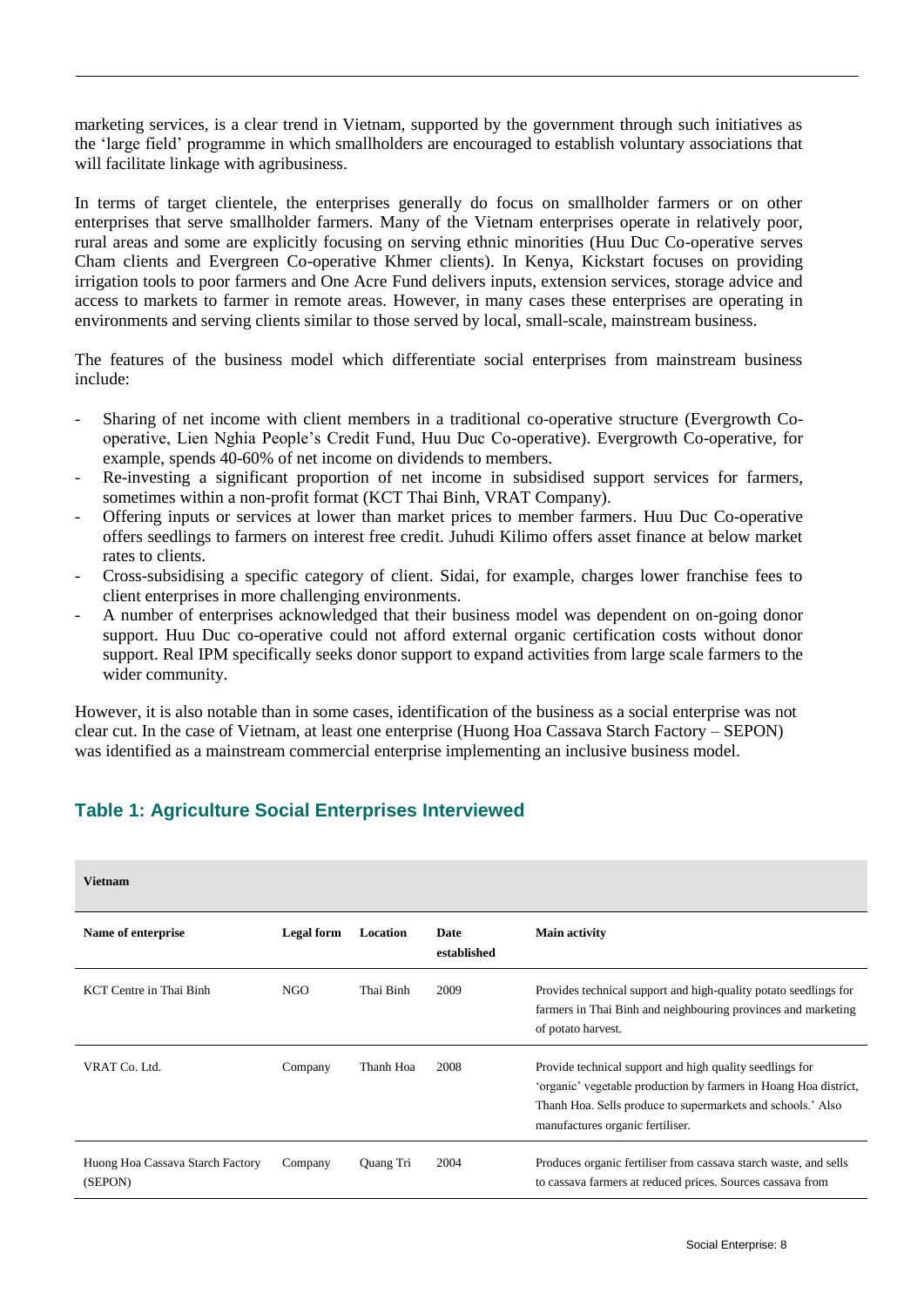| Lien Nghia People's Credit Fund                 | Cooperative                                          | Lam Dong   | 1998                                             | Savings and credit services to farmer members.                                                                                                                                                                                                                                                                                                                                                                                   |
|-------------------------------------------------|------------------------------------------------------|------------|--------------------------------------------------|----------------------------------------------------------------------------------------------------------------------------------------------------------------------------------------------------------------------------------------------------------------------------------------------------------------------------------------------------------------------------------------------------------------------------------|
| Huu Duc Cooperative                             | Cooperative                                          | Ninh Thuan | 1979                                             | Provides fertiliser inputs, manages a canal system for crop<br>irrigation and offers soil preparation services at low price to<br>farmers.                                                                                                                                                                                                                                                                                       |
| <b>Evergrowth Cooperative</b>                   | Cooperative                                          | Soc Trang  | 2004                                             | Provides dairy calves, feed and inputs for dairy production and<br>training. Purchases and processes milk from farmers.                                                                                                                                                                                                                                                                                                          |
| Kenya                                           |                                                      |            |                                                  |                                                                                                                                                                                                                                                                                                                                                                                                                                  |
| Sidai                                           | Limited<br>Company                                   |            | 2011                                             | Offers comprehensive package of support to franchisees to<br>ensure business success and quality of services delivered to<br>farmers. Services include veterinary services at farm gate<br>and free agricultural extension services.                                                                                                                                                                                             |
| Juhudi kilimo                                   | Company                                              |            | 2004 (as NGO)<br>2009 (as<br>company)            | Provides credit: asset financing. Facilitates access to insurance,<br>training (free and mandatory financial literacy, budgeting and<br>planning). Links to markets and other service providers such as<br>insurance.                                                                                                                                                                                                            |
| Kilimo Salama                                   | Project<br>within<br>Sygenta<br>foundation           |            | Set up in 2011                                   | Uses technology to provide affordable micro-insurance products<br>to smallholder farmers scattered throughout Africa. Also<br>provides free financial literacy training.                                                                                                                                                                                                                                                         |
| One Acre Fund                                   | US non-<br>profit;<br>private<br>company in<br>Kenya |            | 2006                                             | Provides farm inputs on credit. Facilitates access to insurance<br>and extension services (agronomic skills and input use).<br>Provides training on post-harvest practices to allow farmers to<br>store produce longer and fetch higher prices).                                                                                                                                                                                 |
| KACE - Kenya Agricultural<br>Commodity Exchange | Company                                              |            | 1998                                             | Connects farmers and buyers in different markets and facilitates<br>the sale of goods by collecting and disseminating market<br>information (commodity prices, quantity and location) via<br>various platforms such as Soko Hewani, a mobile platform.<br>Operates through Market Resource Center franchise (MRCs).<br>Provides other services such as transportation, quality checks<br>and product consolidation all at a fee. |
| Kick Start                                      | Not for<br>profit NGO                                |            | $1991$ (as<br>ApproTEC),<br>2005 as<br>KickStart | Provides affordable irrigation tools for poor smallholder farmers<br>in sub-Saharan Africa. Facilitates access to credit and extension<br>services (agronomic skills and input use). Offers training on<br>entrepreneurship.                                                                                                                                                                                                     |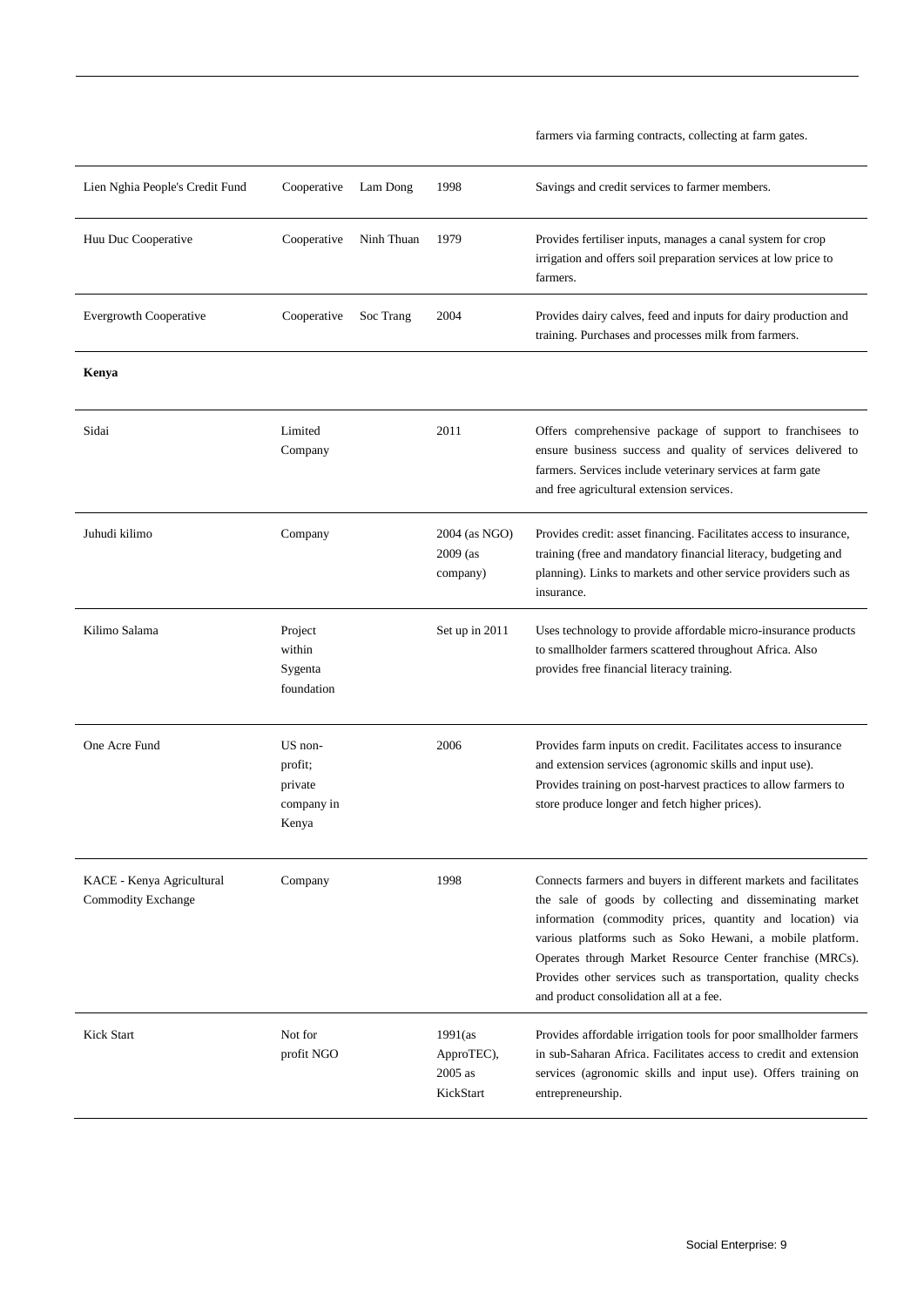| Plant a fruit                             | Not for<br>profit NGO | $2009$ (self-help<br>group)<br>2012. | Provides inputs and technology to farmers - grafted fruit<br>seedlings. Includes extension and other services (edible)<br>landscaping). |
|-------------------------------------------|-----------------------|--------------------------------------|-----------------------------------------------------------------------------------------------------------------------------------------|
| Real IPM (Integrated Pest)<br>Management) | Private<br>company    | 2003                                 | Integrated Pest Management solutions and extension services.                                                                            |

#### **3.2.2 Health**

This research project covered six health-related social enterprises in Vietnam and eight in Kenya. Reflecting perhaps the differences in national health care systems, the scope of enterprises differs widely between the two countries. In Vietnam, social enterprises focus particularly on more ancillary services such as counselling, ambulance services and traditional medicine. In Kenya, social enterprises are providing more mainstream inpatient and outpatient hospital services as well as comprehensive clinic services in local areas.

In the health sector, social enterprises tend to resemble income generating social organisations more than socially oriented businesses. Within the more business oriented enterprises, however, there is a clear emphasis on a 'no-frills' service in order to reduce costs for low income clients. This approach is clearly common with any mainstream enterprise which seeks to enter the low income market.

The features which distinguish social enterprises from mainstream businesses include:

- Some of the enterprises have quite separate and (largely) unrelated business activities, the profits from which are designed to fund social programmes. The Safe Living Company in Hanoi and Ho Chi Minh City, for example, funds a café which helps to fund services provided to people living with HIV/AIDS. Alive and Kicking in Kenya uses profits from football manufacturing to fund health awareness raising programmes.
- A number of the enterprises remain dependent on continuing external subsidy to cover their costs. Centre for Community Health Care and HIV/AIDS Prevention Support, for example, is largely dependent on donor support. Medical Technology Transfer and Services – which produces low cost medical equipment for hospitals derives 75% of income from grants and 25% from product sales.
- Cross-subsidy of poorer clients by those with greater ability to pay is a common feature of many health social enterprises, in some cases combined with on-going subsidy from donor or government sources. The New Light Centre's programme of reproductive health services for the disabled, for example, offers counselling services at three different rates, depending on ability to pay. Melchidezek Hospital in Kenya similarly cross-subsidises poorer clients with lower ability to pay.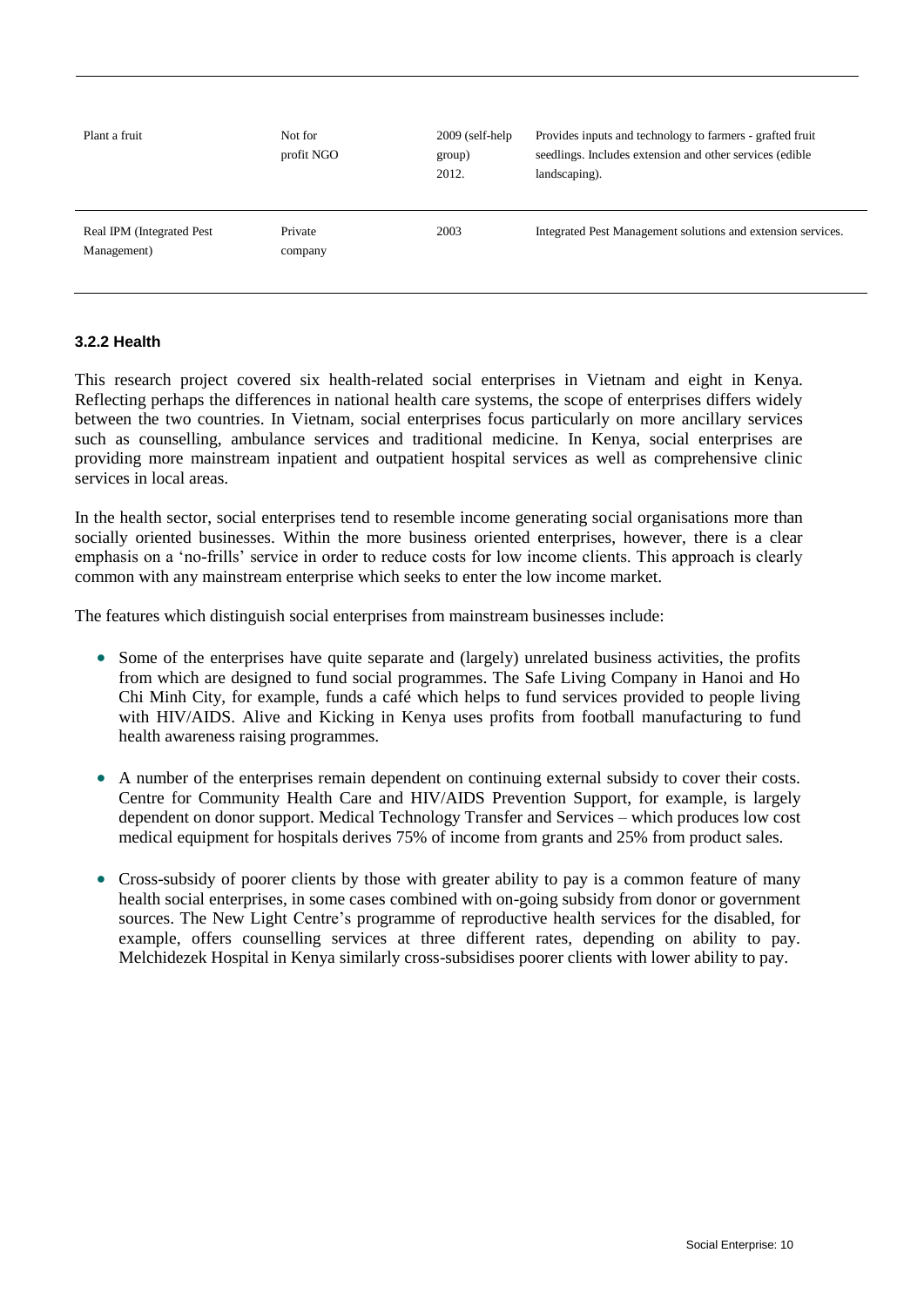# **Table 2: Health Social Enterprises Interviewed**

| Name of enterprise                                                                  | <b>Legal</b> form                  | Location            | Date<br>established | <b>Main activity</b>                                                                                                                                                                                                                           |
|-------------------------------------------------------------------------------------|------------------------------------|---------------------|---------------------|------------------------------------------------------------------------------------------------------------------------------------------------------------------------------------------------------------------------------------------------|
| New Light - Light Institute for<br>Development<br>and<br>Community<br>Health        | NGO                                | Ha Noi              | 2013                | Provide sexual healthcare and prenatal care services for people<br>with disabilities.                                                                                                                                                          |
| Medical Technology Transfer and<br>Services (MTTS)                                  | Limited<br>Company                 | Ha Noi              | 2003                | Produce and provide affordable and easy-to-use medical<br>equipment for pediatrics with special devotion to newborn<br>babies.                                                                                                                 |
| Center for Community Health Care<br>and HIV/AIDS Prevention Support<br>in Hai Phong | <b>NGO</b>                         | Hai Phong           | 2006                | Provide vulnerable groups, especially HIV infected people, with<br>medical examination and treatment services.                                                                                                                                 |
| Tri Duc Joint Stock Company                                                         | Joint. Stock<br>Company            | Yen Bai             | 2009                | Provide high-quality ambulance service.                                                                                                                                                                                                        |
| <b>Truong Sanh</b>                                                                  | NGO                                | Ben Tre             | 2010                | Provide traditional medical examination and treatment services.                                                                                                                                                                                |
| Safe Living Company                                                                 | Company                            | Ho Chi<br>Minh City | 2010                | Provide package of services to HIV/AIDS people with business<br>skills and knowledge for them to start up business;<br>Sell quality condoms at low cost.                                                                                       |
| Kenya                                                                               |                                    |                     |                     |                                                                                                                                                                                                                                                |
| Access Afya                                                                         | Company<br>limited by<br>guarantee |                     | 2012                | Primary care in low-income areas provided through micro-<br>clinics – which would traditionally have been built and run by<br>the state.                                                                                                       |
| Alive & Kicking                                                                     | Company<br>limited by<br>guarantee |                     | 2004                | Profits from manufacture of footballs used to fund health<br>education and awareness through sports, especially focussing on<br>HIV/AIDS.                                                                                                      |
| Melchizedek Hospital                                                                | Company<br>limited by<br>guarantee |                     | 2001                | Uses cross-subsidisation to provide comprehensive hospital-<br>based healthcare, both in-patient and out-patient, that is<br>affordable and accessible to low and middle income groups.                                                        |
| Metropolitan Hospital                                                               | Company<br>limited by<br>guarantee |                     | 1994                | Comprehensive hospital-based healthcare, both in-patient and<br>out-patient, that is affordable and accessible to low and middle<br>income groups. Fully integrated, self-designed software system<br>to increase efficiency and reduce costs. |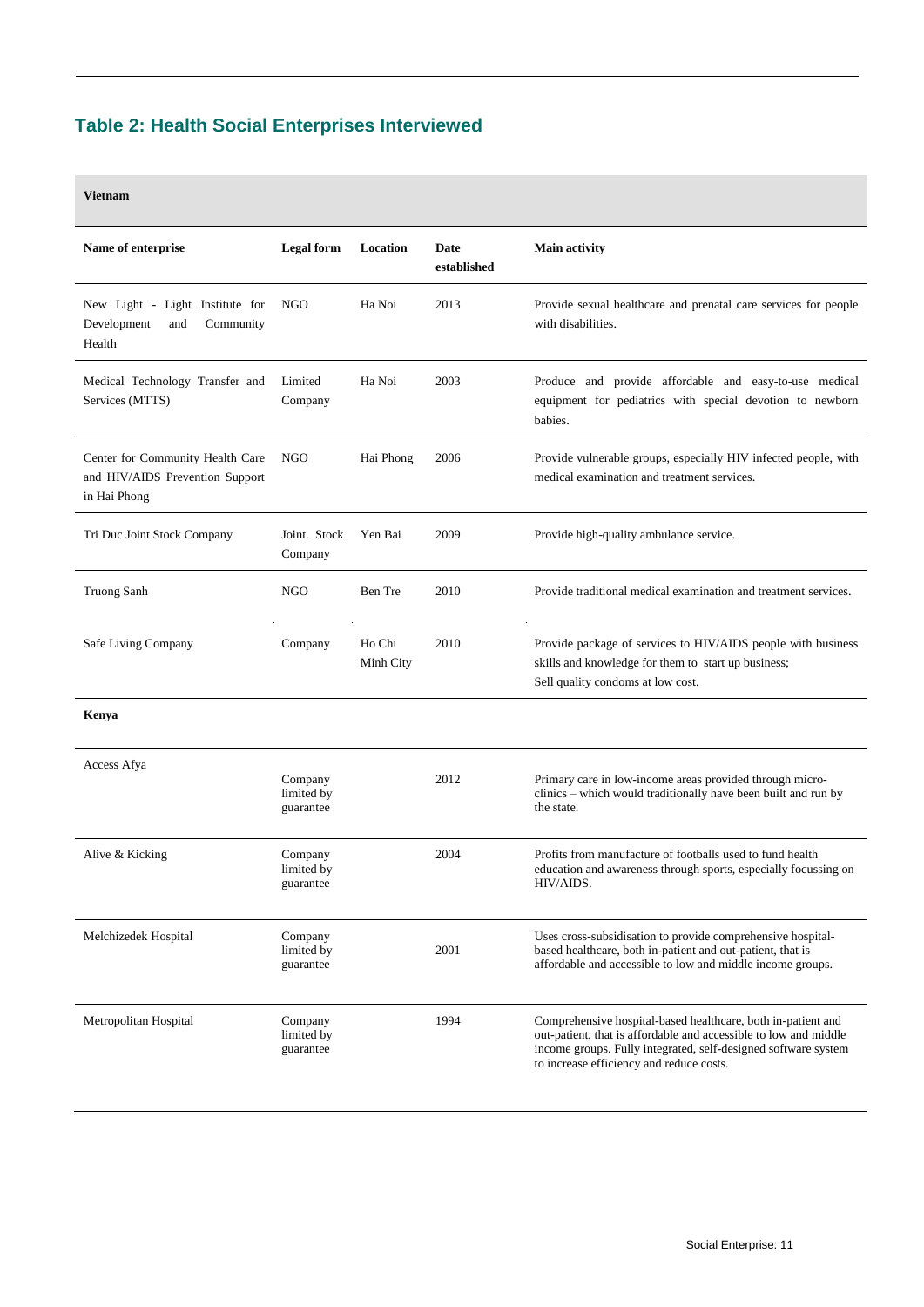| Sproxil                       | Company<br>limited by<br>guarantee                                | 2008 | Verification of authentic drugs through mobile technology to<br>combat drug counterfeits in the market.                                                                                                                                                                 |
|-------------------------------|-------------------------------------------------------------------|------|-------------------------------------------------------------------------------------------------------------------------------------------------------------------------------------------------------------------------------------------------------------------------|
| Upper Hill Eye & Laser centre | Company<br>limited by<br>guarantee                                | 1998 | Provision of specialist eye care to areas where such services are<br>not otherwise available.                                                                                                                                                                           |
| Viva Afya                     | Company<br>limited by<br>guarantee                                | 2008 | Affordable, accessible primary healthcare via micro-clinics in<br>poor areas made sustainable through the use of a 'hub and<br>spoke' model where one larger, more equipped 'hub' supports<br>and provides more specialised services to a number of 'spoke'<br>clinics. |
| Zana Africa                   | Company<br>generates<br>profits<br>which<br>endow a<br>foundation | 2000 | Provision of re-designed sanitary wear to make it more<br>affordable and appropriate for low-income environments. The<br>enterprise also supports women's health awareness and<br>education programmes.                                                                 |

#### **3.2.3 Enterprise characteristics – agriculture and health social enterprises**

#### Size

In most cases, the social enterprises covered in this study are relatively small. In the Vietnam sample, for example, all enterprises except one (Huong Hoa Cassava Starch Factory) employed between 3 and 28 staff (part time and full time).

In terms of financial size of the enterprises covered, it is hard to give more than an indicative picture as respondents were sometimes reticent in sharing this information and, in the case of some smaller enterprises, standardised financial reports were not available. In Vietnam, three of the more wellestablished enterprises reported turnover in 2012 of  $\approx$  US\$750,000 (KCT);  $\approx$  US\$500,000 (MTTS); ≈US\$140,000 (CCHCPS). Two enterprises appeared to be operating on a larger scale: Evergrowth Dairy Co-operative reported revenue in 2012 of  $\approx$  US\$ 3.6 million. Huong Hoa Starch Flour Factory annual turnover was reported as US\$20 million, though this figure refers to the whole factory output rather than just the organic fertiliser business referenced here as an 'inclusive business model'.

#### Reach

Despite their small size, some of the more well-established enterprises have been able to expand their customer base. Five of the twelve enterprises in Vietnam reported impact on between 9000 and 15,000 people, in some cases as direct clients (e.g. KCT, Lien Nghia People's Credit Fund) or as indirect beneficiaries (e.g. of medical equipment provided by Medical Technology Transfer and Services). Some of the newer enterprises were serving much smaller numbers of clients: in two cases only 50-60 clients at present.

#### Development stage

In general, social enterprises covered in Vietnam tended to be slighter younger than those in Kenya: 9 out of 12 established in the last 10 years, compared with 9 out of 16 in Kenya. Both cases studies used a system for classifying the development stage of the enterprises covered and the classifications confirm that the Kenyan sample of enterprises is more mature. In the Kenyan study, 13 of the 16 enterprises were classified as belonging to the 'growth' or 'break-even' stages, while in the Vietnam study, 8 of the 12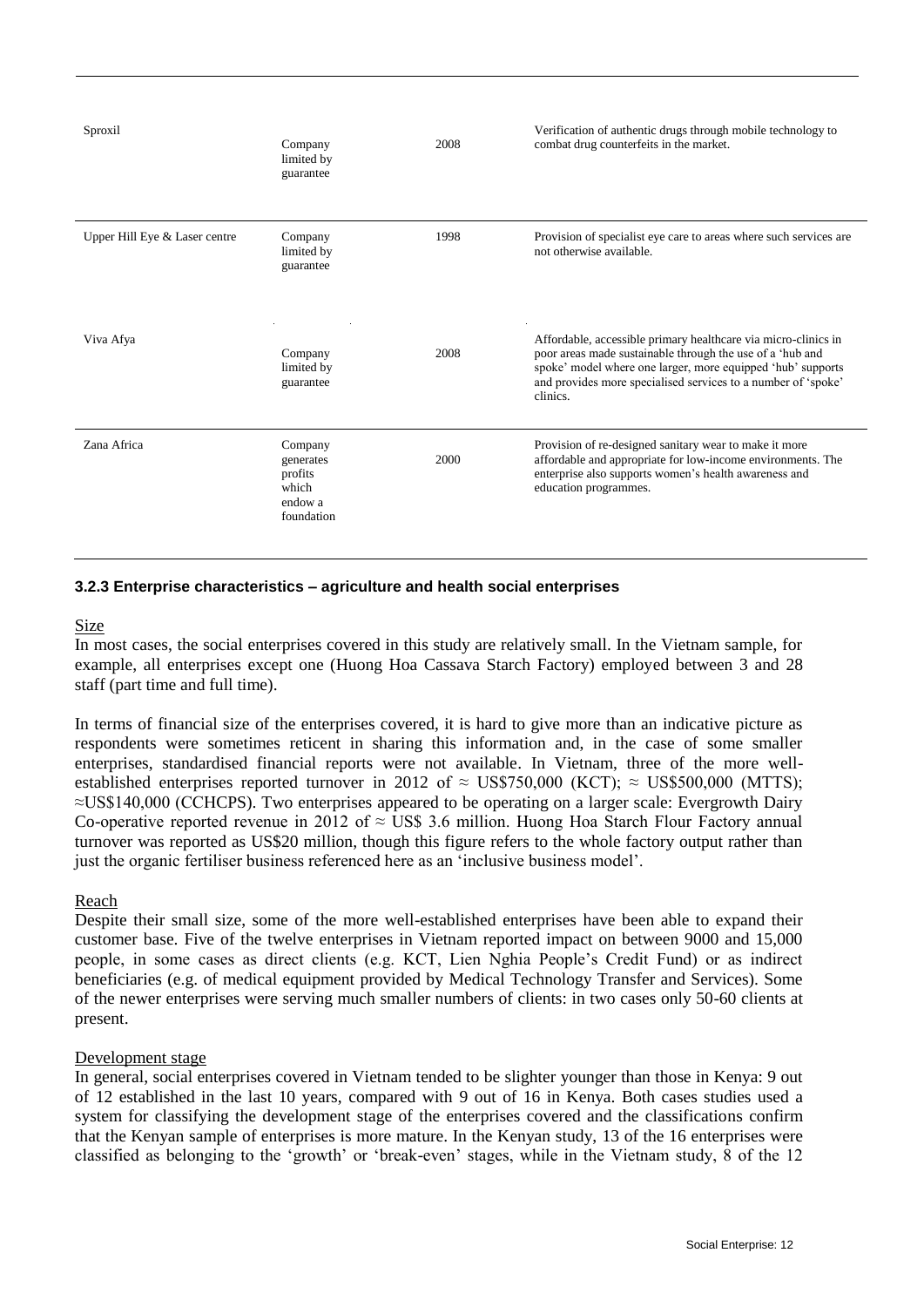enterprises were classified in the 'start-up' and 'growth' stages, compared with only 3 described as 'established', 'expanding' or 'mature'.

#### Growth

Information on growth of individual social enterprises covered in the study is patchy due to data issues and informant sensitivity. In Vietnam, three of the six agricultural enterprises provided figures on business growth between 2009 and 2012, with high rates of growth in turnover of at least 20% per year in all cases. Health enterprises were less able to provide information – with CCHCPS showing strong growth in revenue of over 20% in 2012 and the Tri Duc Joint Stock Company (ambulance service) showing quite sharp volatility in revenues between 2010 and 2012.

#### Legal status

## **Table 3: Summary of legal status of social enterprises interviewed**

|                                     | <b>Vietnam</b> | Kenya    | <b>Total</b> |
|-------------------------------------|----------------|----------|--------------|
| Co-operative                        | 3              | $\Omega$ | 3            |
| Domestic company                    | 5              | 11       | 16           |
| <b>NGO</b>                          | 4              | 3        | 7            |
| Mixed - company and NGO combination | ٠.             | 2        | 2            |
| <b>Total</b>                        | 12             | 16       | 28           |

Though this is not a representative sample, some interesting features are apparent in the adoption of different legal status by social enterprises. Overall, registration as a company is the most common form, particularly in Kenya and particularly in the Kenyan health sector. The co-operative form has a long history in Vietnam which is reflected in the incidence figures here. In two instances, organisations have tried to capitalise on the advantages of both commercial and charitable legal forms by registering two related legal entities.

No separate legal category of social enterprise exists in either country, though the Ministry of Planning and Investment in Vietnam is planning to propose an amendment to the Enterprise Law under which existing legally registered enterprises will be able to seek additional registration under a new social enterprise category. This change is currently under discussion and drafting.

#### Owners

With the need to combine social and business objectives within a single organisation, it is perhaps not surprising that many social enterprises are quite dependent on the skills, experience and charisma of individual founders and owners. In the Vietnam study, eight of the social enterprises were established by experienced individuals who still manage their operations: only three had recruited professional managers on a contractual basis, two of which were co-operatives. In Vietnam too it is interesting that founders/owners ranged in age from 37 to over 60 – contrasting somewhat with the picture of younger, idealistic 'social entrepreneurs' portrayed in western countries. Some of the owners (e.g. KCT and New Light) were retired but experienced government staff who wanted to continue to contribute their experience and knowledge outside of the inevitable constraints of working within a government institution. Many of the owners and founders exhibited strong personal commitment to achieving the social objectives set out by the organisation.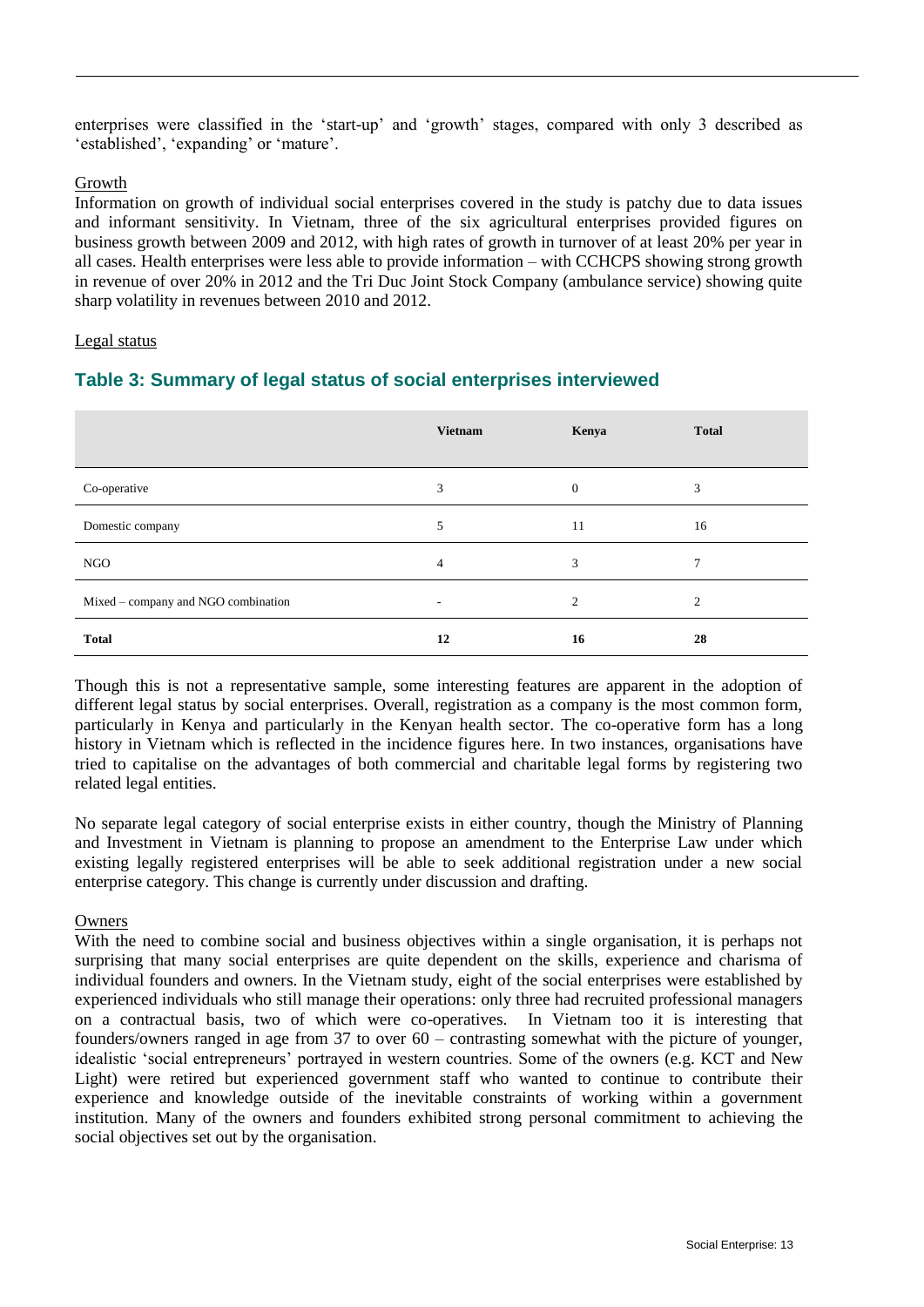The Kenya case study found that a number of enterprises that were founded by 'social entrepreneurs' motivated by a strong mission to contribute to Kenyan society. For example Dr. Adrian Muhebi returned from studying overseas to set up Kenya Agricultural Commodity Exchange. He was determined to empower farmers through providing price information – motivated by his family's experience of perceived exploitation by agricultural middle-men.

#### International links

One of the most striking features of the social enterprises covered by this research is the frequency and strength of international ownership and links, particularly in Kenya, though this may be a result of the sample selection. Some were set up by international NGOs or Foundations (Sidai, Kilimo Salama) or by expatriate individuals (One Acre Fund, Kick Start, Real IPM). In Vietnam, foreign ownership or management is much less common though international donor funding and technical input is common (CIDA supported the Evergrowth Co-operative; SIDA the VRAT company; various donors have supported the HIV/AIDS organistions). However, there are a number of clearly and wholly indigenous social enterprises within the Vietnam study – including two of the co-operatives and companies providing traditional medicines and ambulance services.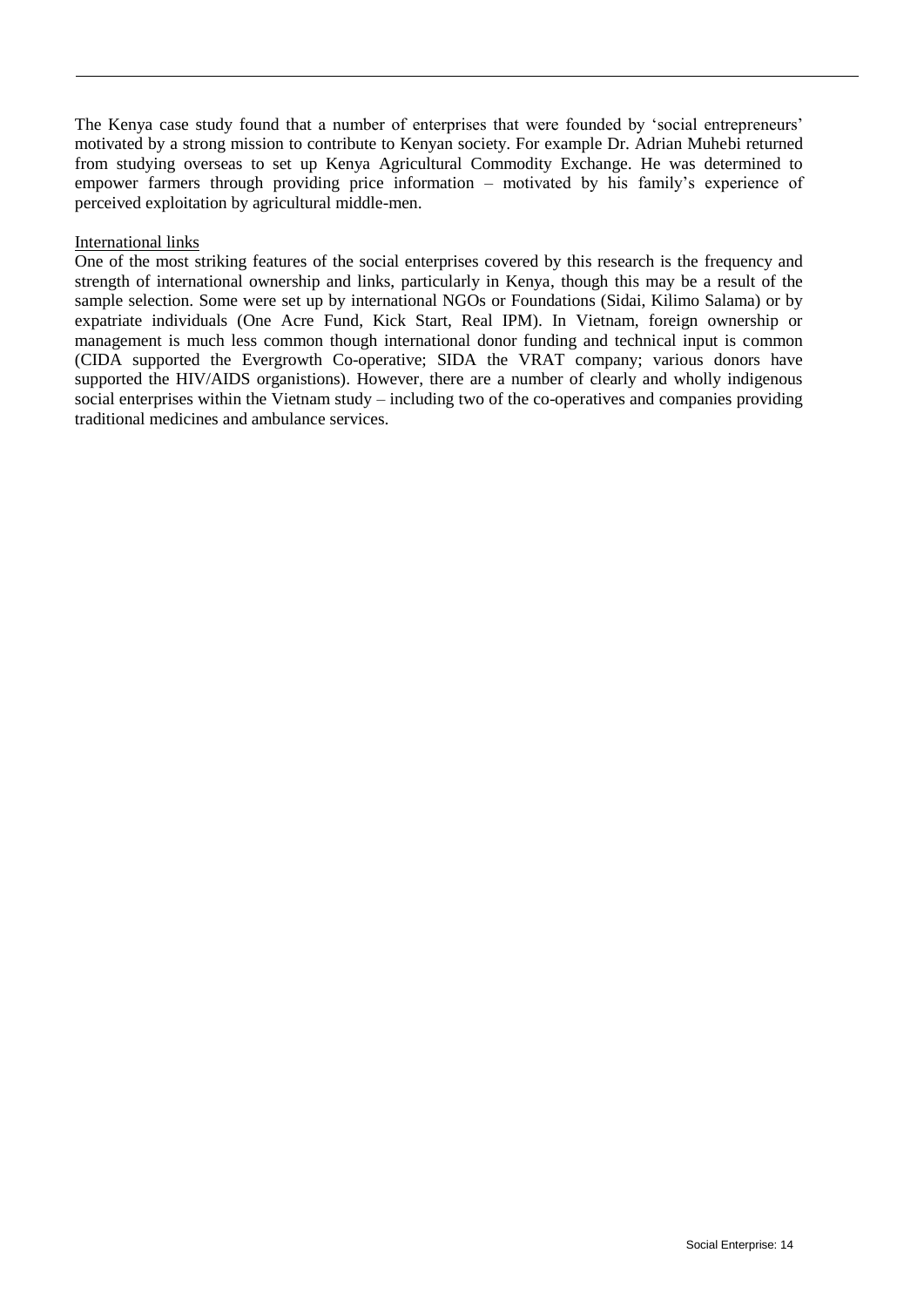# <span id="page-19-0"></span>**4 Constraints**

If running a mainstream business is difficult, then running a social enterprise is even harder. Many of the constraints voiced by respondents are common to those experienced by mainstream business. In the Kenya case study, enterprises frequently mentioned issues such as poor road infrastructure affecting the delivery of inputs and marketing of agricultural produce by social enterprises. Poor security in rural areas effects the operation of clinics. Political instability, partly caused by the process of decentralisation of powers to the 47 county governments, creates uncertainty and bureaucratic delays. However, because of the hybrid nature of their business, social enterprises may be impacted more severely by some of these constraints and may be subject to particular difficulties not faced by mainstream enterprise.

### <span id="page-19-1"></span>**4.1 Access to finance**

The difficulties of accessing finance were given high prominence by respondents in both Vietnam and Kenya. In Vietnam, eight of the interviewed enterprises had received some form of grant assistance from donors and NGOs. None of them had borrowed from a bank. In Kenya, likewise, enterprises were dependent primarily on internal resources and grants. Limited access to commercial finance is perhaps inevitable for enterprises which have modified their business orientation to meet social objectives – particularly those who have chosen to register as NGOs. More debatable, however, is the issue of why social enterprises have found difficulty in accessing social forms of finance – be it government subsidised finance, donor finance or impact investment. In the Vietnam case, this seems to be because many social enterprises are small in size and therefore have limited absorptive capacity. Mention was also made of the lack of intermediaries that could introduce social enterprises and social investors. This is amplified by the difficulties enterprises faced in terms of developing and presenting a business case to investors due to lack of skills within their workforce. A number of specialised investors have investigated the market, such as Unitus, Small Giant and LGT, but few investments have been made to date.

The Kenya case study reports that impact investors and lenders are present but enterprises claimed that it was difficult for start-ups and smaller enterprises to access capital as impact investors focused particularly on established and commercially viable enterprises. It was also claimed that enterprises may not have access to sufficient information about potential investors or lenders, suggesting weakness in the intermediary function bringing potential investors and investments together. However, an alternative view was also expressed that support organisations often were able to help enterprises put together a business case to investors but that the problem lay in insufficient investors being ready to make the deal. Respondents mentioned that there is a particular problem raising funds at the middle stage after start-up but before profitability. Enterprises are looking for concessional loans at this stage when impact investors are usually likely only to consider funding already profitable enterprises.

#### <span id="page-19-2"></span>**4.2 Human resources**

Social enterprises face special constraints related to human resources that also result from the special characteristics of hybrid organisations.

 Many are established by highly committed and charismatic founders who may find it difficult to hand over and institutionalise responsibility for the organisation. In the Vietnam study, it was remarked that only 3 of the 12 enterprises were run by managers recruited and contracted by the organisation. Most were still run by their founders and in a number of cases enterprises were quite dependent on them (KCT, Tri Duc, Evergrowth). It was also remarked that none of the enterprises, except for the Evergrowth Co-operatives, paid much attention to governance structures and procedures. Evergrowth is a co-operative set up with Canadian technical assistance where particular attention was paid to instilling standard co-operative forms and procedures.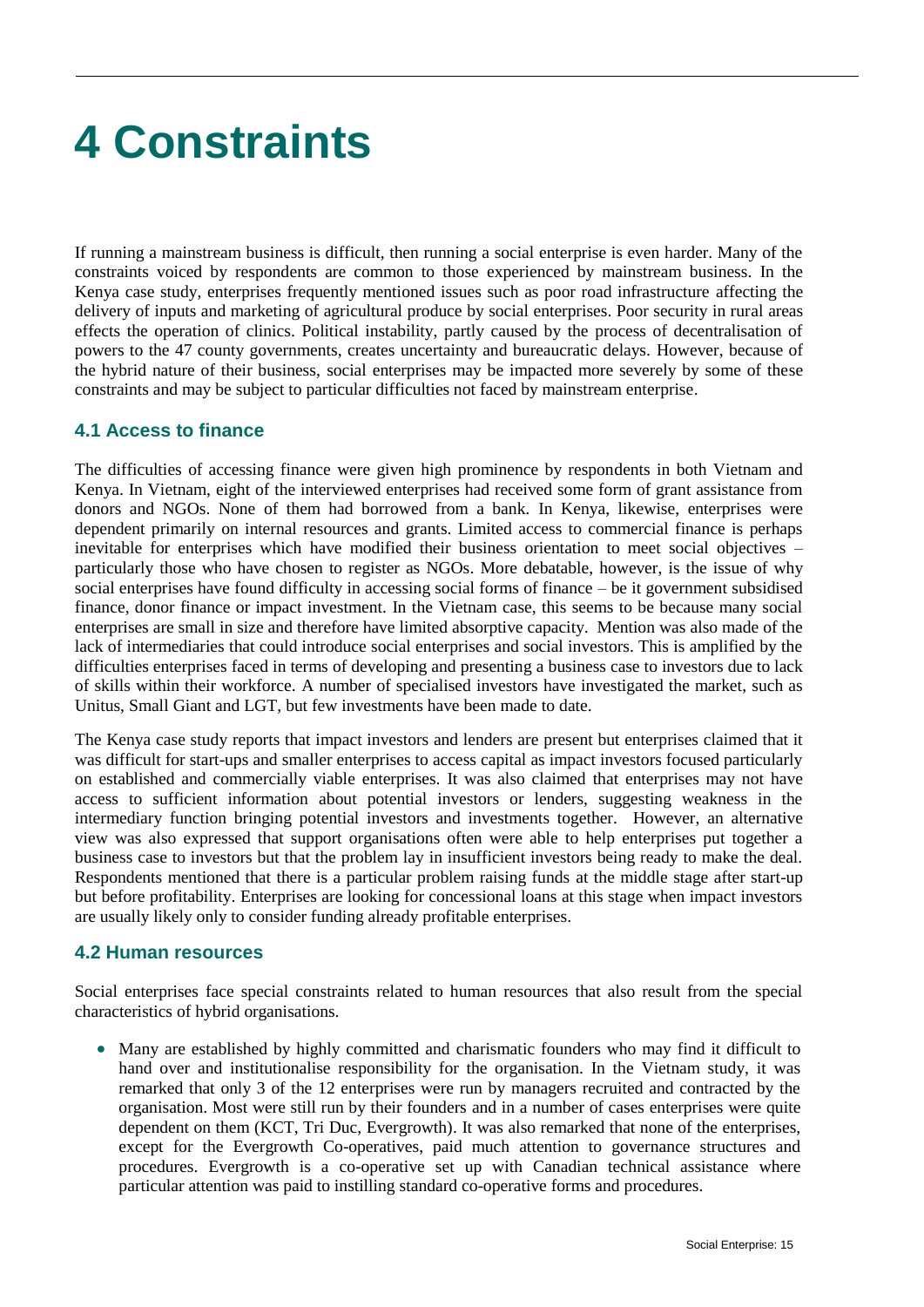- Hybrid institutions do require people with hybrid skills which are often hard to find in combination. For many enterprises originating from an NGO background, lack of business skills and orientation is an issue. Truong Sanh Company has staff with specialist skills in traditional medicine and its manufacture but has had difficulties in establishing commercial distribution channels.
- As social enterprise profits are usually significantly constrained, enterprises may find it difficult to pay competitive salaries and may have to rely on staff commitment to the company's objectives to make up for this. MTTS, which manufactures low cost medical devices, commented that it was difficult to recruit staff who were committed to strict quality control. In the Kenyan survey, respondents mentioned the problem of poaching of staff from social enterprises by commercial enterprises able to pay higher salaries.
- In Kenya, the issue was also framed in terms of social enterprises finding it difficult to recruit staff to work in poorer and more remote areas. This may be a function of the difficulties faced in paying market rates of pay but may also reflect social and cultural preferences where young people in particular want to live in urban areas, irrespective of salary level.
- In Kenya, another general labour market factor was having particular impact on social enterprises in the health sector. The trend for trained Kenyan doctors and nurses to seek employment overseas has resulted in a shocking understaffing within the Kenyan national health system. Government figures quoted a total of only 728 qualified doctors working in Kenya in 2008, with only 477 of these working within the government system. Clearly, this trend impacts particularly hard on social enterprises serving poor and remote communities.

# <span id="page-20-0"></span>**4.3 Markets**

Social enterprises tend to focus on niche markets, particularly those at the 'bottom of the pyramid'. It may not always, however, be easy or possible to the exploit the fortune concealed there. Or, to revive a wellused maxim, there may be a gap in the market, but there may not be a market in the gap. The case studies in Vietnam and Kenya revealed a number of commonly expressed reasons for, and examples of, this:

- Some enterprises are trying to open up new markets where customers have not been used to paying for services before. This is clearly the case for HIV counselling services in Vietnam. Enterprises find it costly to provide education on the rights of people living with HIV/AIDS and to simulate demand for such services. Stigma remains high and there are clearly inherent limits to the ability and willingness of many to pay for counselling services.
- Potential clients may also be reluctant to pay for goods and services if they have been used to free or subsidised provision by government or development agencies. This was mentioned by agricultural social enterprises in Kenya where free supply of inputs to farmers is common practice in government programmes. In low income markets, social enterprises are often competing against subsidised government competition.
- Enterprises in Kenya also mentioned the need to build up trust in rural communities particularly where communities perceive that they have fallen victim to past deceptions in the form of faulty or overpriced products and services. Overcoming this distrust may be too costly and time-consuming for social enterprises to succeed.
- Some markets are difficult to penetrate because the technological requirements for uptake by poor communities are quite high. In Kenya, enterprises mentioned the impact of widespread illiteracy in limiting the uptake of market information services and extension efforts. In Vietnam, the introduction of potato cultivation to 10,000 farmers by KCT required significant efforts to overcome scepticism caused by past failures from government programmes and the private sector. KCT needed to provide intensive training and support, particularly in terms of cold storage of seed potatoes and timing of planting and harvest. While social enterprises may succeed in such endeavours, as in the case of KCT, the risks are clearly high.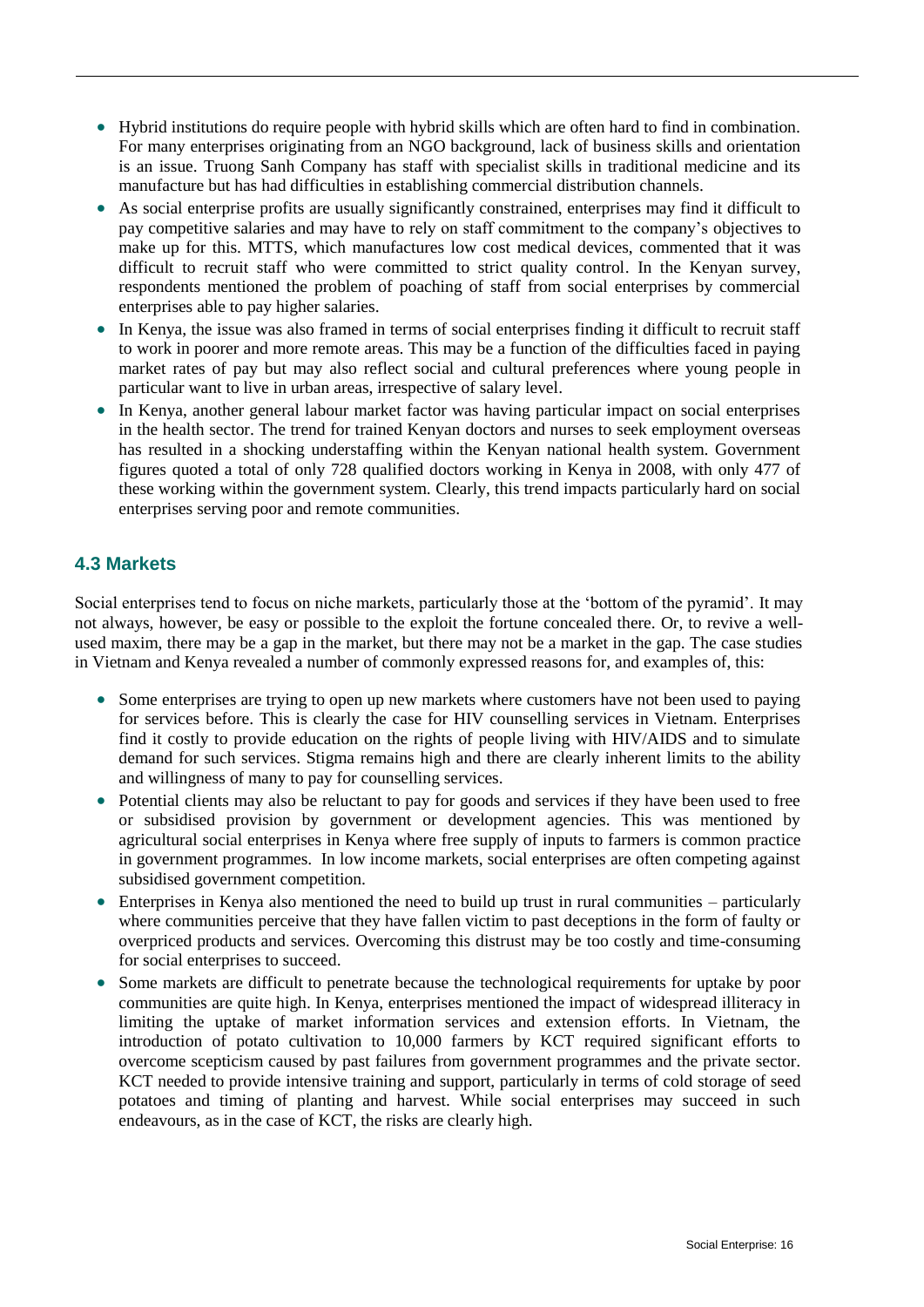#### <span id="page-21-0"></span>**4.4 Legal status**

Evidence from the case studies on whether legal status acted as a real constraint to the growth of social enterprises varies. The example of two enterprises registered as NGOs in Vietnam may be instructive in this regard. Both KCT and New Light were registered as centres under the Vietnam Union of Science and Technology Associations. The director of the KCT found this status basically conducive and had no plan to transform into an enterprise. The centre was not subject to VAT and its net income was not taxable. Accounting requirements were therefore quite straightforward. The only constraint faced by the centre as a result of its legal status was difficulty in bidding for work tendered by the provincial government when only registered companies were eligible. The director of New Light, on the other hand, complained of harassment by local tax officials confused by the charitable status of the organisation when paying customers formed the mainstay of the operation.

Differences in experience and viewpoint may in fact be determined by very local circumstances. The director of KCT was the previous director of a provincial government department and also had close relations with the provincial branch head of the Vietnam Union of Science and Technology Associations who was very supportive of the centre's activities, introducing them to work, for example, in other provinces. The director of New Light was also a senior doctor retired from government service but was not able to secure equivalent government support for the organisation. Both agreed, however, that a new legal framework would entail uncertainty and risk and, for KCT at least, continuing to navigate existing legal inconsistencies was a preferable option. Calling for more new government legislation and regulation carries risks with uncertain gains.

Similarly divergent views were expressed in the Kenyan case study. Some organisations felt that the existing situation allowed enterprises flexibility in terms of establishing their own organisational structure and that existing company and NGO legislation gave them sufficient leeway to operate. Others felt that the development of a new legal category for social enterprise would lead to greater government recognition and the possibility of preferential policies targeted at social enterprise.

#### <span id="page-21-1"></span>**4.5 Management and organisation**

Management issues are common to all enterprises. However, this constraint is particularly evident for social enterprises that have converted, or are in the process of converting, from NGOs into businesses, where a different set of management skills and requirements are needed. The human resource issues particular to social enterprise described above clearly also impinge on the strength of management within social enterprises. Specific difficulties mentioned by enterprises included:

- Business planning. Enterprises such as CCHCPS in Vietnam, which provides health care and support to people living with HIV/AIDS, drug addicts and sex workers in Haiphong, acknowledged that they needed support in designing a business model that could start to effectively cover their costs. Truong Sanh enterprise also found difficulties in establishing marketing channels for its traditional medicines in southern Vietnam.
- Accounting was mentioned as a problem particularly by enterprises in Vietnam that are registered as companies. The Safe Living Company, for instance, complained of difficulties in producing financial reports for the tax authorities.
- Social impact measurement. This constraint was mentioned by enterprises in the Kenyan study in relation to reporting to social enterprise supporters and investors. In particular, concern was expressed that donors and social investors placed strict conditions on their support in terms of impact reporting but that these requirements were often inflexible and not necessarily consistent with the internal information monitoring needs of the enterprise. Moreover, as there is no common methodology for assessing social impact, some social enterprises may face multiple different reporting requirements from different donors or investors.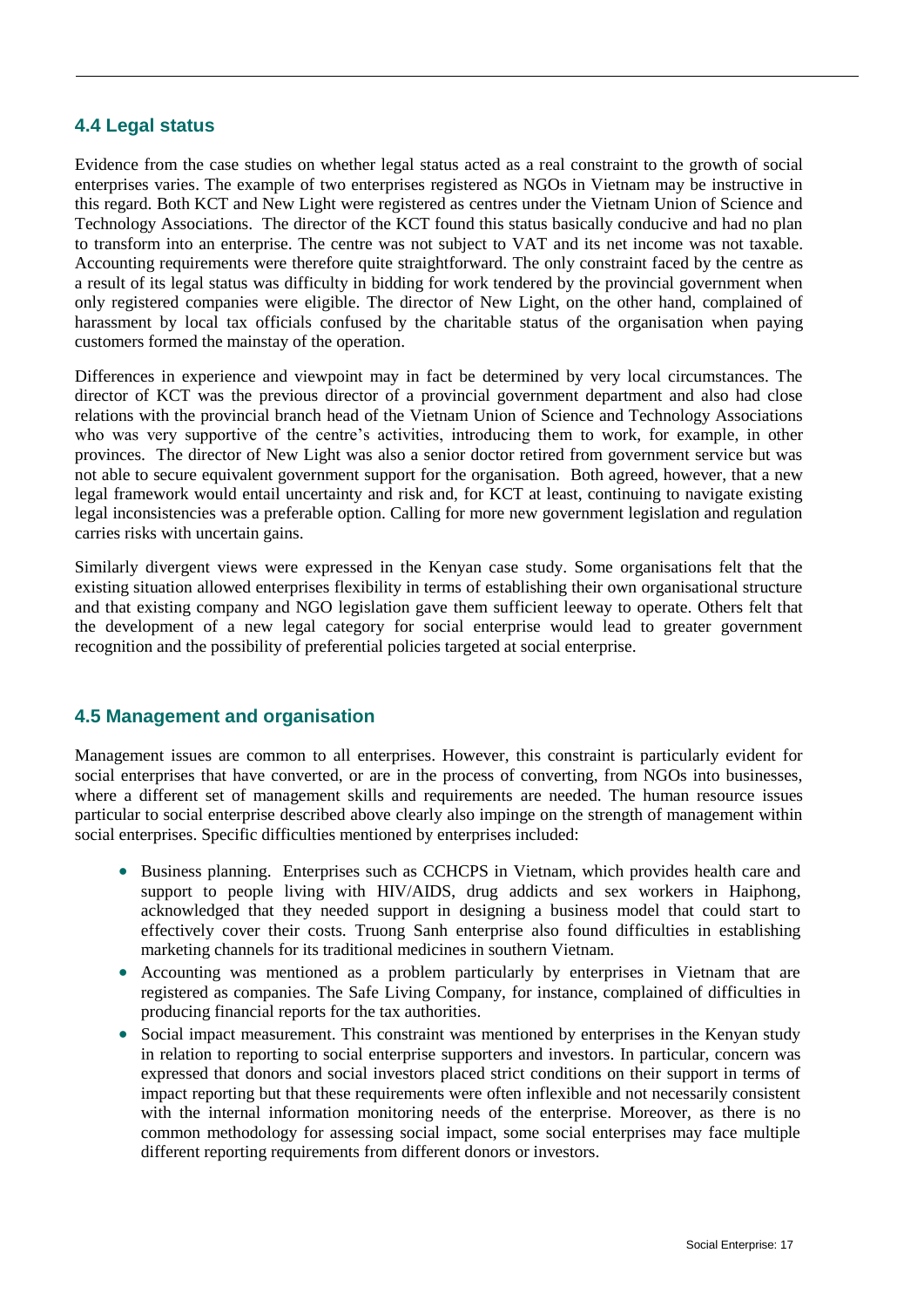In both case studies, lack of technical assistance and other support services to address the management issues described above is listed as a constraint experienced by enterprises. It could be argued that this is an equally, if not more important, constraint for mainstream business. Organisations such as EASEN, CSIP and SPARK do at least exist to provide technical and business support to social enterprises. However, clearly it would be beneficial if social enterprise support organisations could widen their reach, coordinate their efforts more effectively and adjust the services offered to make them better tailored to social enterprises.

### <span id="page-22-0"></span>**4.6 Sector specific constraints**

Some enterprises voiced concern about issues specific to their sector of focus. These may be difficulties experienced by mainstream enterprises operating in the sector too but are more severe for social enterprises because of the nature of their work:

- MTTS the enterprise producing low cost medical equipment and devices complained of difficulties in relation to patenting of their devices, procedures for importation of specific parts, lengthy and complex public procurement procedures imposed on hospitals purchasing their products.
- Truong Sanh enterprise faced difficulties and a one year delay in securing permission to start producing traditional medicines for sale on the market from the provincial authorities in Ben Tre.
- Innovative models and regulatory barriers for example, challenges of operating in informal settlements (e.g. Access Afya).
- According to one of Nairobi's innovation incubators, all forms of ethanol gas are highly taxed. One social entrepreneur discovered that the type used for household cooking was safer for the environment and lighter on emissions. However, the high tariff hinders the social enterprise from using the ethanol as household fuel, thus failing to compete with the less environmentally-sound kerosene stoves. Lobbying efforts are ongoing to reduce tariffs on ethanol used as household fuel.

#### <span id="page-22-1"></span>**4.7 Other issues**

The Kenyan case study also suggests that lack of familiarity with the term social enterprise may also act as a constraint to social enterprise development if it inhibits access to government, donor and public support. In a similar way, the lack of definition of social enterprise and the lack of a strong co-ordinating body or central organisation for social enterprise is cited as an inhibiting factor. It could be argued, however, that as current usage of the term tends to be very broadly defined and all-encompassing, it is not a very useful means of categorisation in its present form and perhaps also a rather too broad foundation on which to establish a co-ordinating body or central organisation. It is suggested here that work on tightening the definition, for example to focus on hybrid business models, could provide greater clarity for regulators and promoters and a sounder basis on which to discuss common issues and solutions.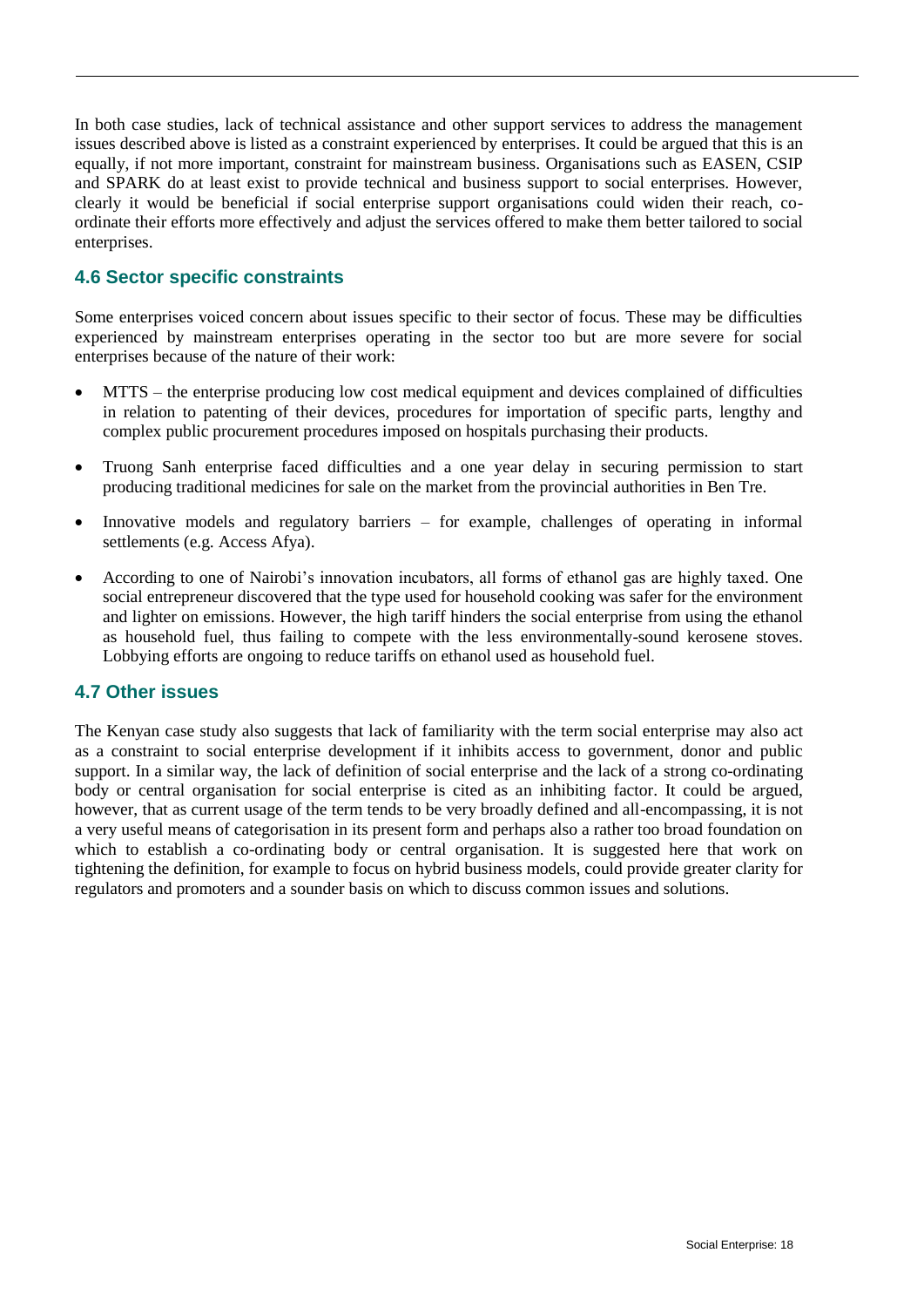# <span id="page-23-0"></span>**5 Opportunities**

Social enterprises operate in a complex environment. Some may be competing against fully commercial businesses and some against state subsidised services. It is clear from the survey evidence in Vietnam and Kenya, however, that social enterprises tend to gather around niche markets to which their hybrid business models are best suited and where competition from the state and market is less forceful. It may therefore be helpful to try and identify niche areas where greatest opportunities for social enterprise may exist and, incidentally, where the efforts and resources of social enterprise promoters may be most justified and most useful.

These niches are not clear cut or static. Fully commercial enterprises continually push the boundaries to find profitable opportunities in low income and more marginal markets. The extent of state involvement in the provision of subsidised services also waxes and wanes in response to political and economic trends. In Vietnam, since the 1980's, the reform of central planning, known as 'doi moi', has led the state to withdraw from monopoly control of service provision in some key areas (irrigation, primary health care) and to push for 'socialisation' of service provision, creating opportunities, or at least a mandate, for social enterprises to enter new markets. In other areas, increased state provision of services (such as financial services for the poor) has resulted in shrinkage of market space for social enterprise.

The types of market niche filled by social enterprises include:

- *Markets serving the very poor*, where business margins are low and risks tend to be high. In some sectors, such as microfinance, there is on-going debate as to whether a fully commercial operation can fulfil the needs of the poorest client groups more effectively than modified NGO models. Though clearly commercial microfinance has pushed the frontiers of financial inclusion, there is still consensus that hybrid models are needed to reach the poorest of the poor. In the health sector, a niche clearly exists for hybrid service models in areas where state provision is lacking and ability to pay full market prices is not widespread in the community. Examples of social enterprises in the study which are operating in this market niche include:
	- Micro-clinics run in low income areas (Access Afiya, Viva Afiya)
	- Selling affordable irrigation tools to poor, smallholder farmers (Kickstart)
- *Other new and challenging markets* where high costs may be incurred to stimulate demand and create new opportunities due to the need to overcome stigma, acclimatize clients to more complex technology, challenge perceptions that services should be provided by the state. It is possible that such conditions may not be permanent (e.g. stigma against people living with HIV/AIDS reduces so that special efforts to target and serve such clients are no longer necessary). Most social enterprises surveyed, however, are dealing with relatively intractable social problems where the barriers to mainstream business are long term. Examples of social enterprises in the study which are operating in this market niche include those:
	- Providing counselling services to people living with HIV/AIDS and other socially marginalised groups (New Light, CCHCPS).
	- Providing microinsurance products to farmers (Kilimo Salama). Microinsurance products are typically very hard to sell to low income clients on a fully commercial basis because of lack of familiarity with insurance concepts.
	- Providing relatively intensive support for farmers to adopt new and unfamiliar crop cultivation techniques (KCT – potatoes).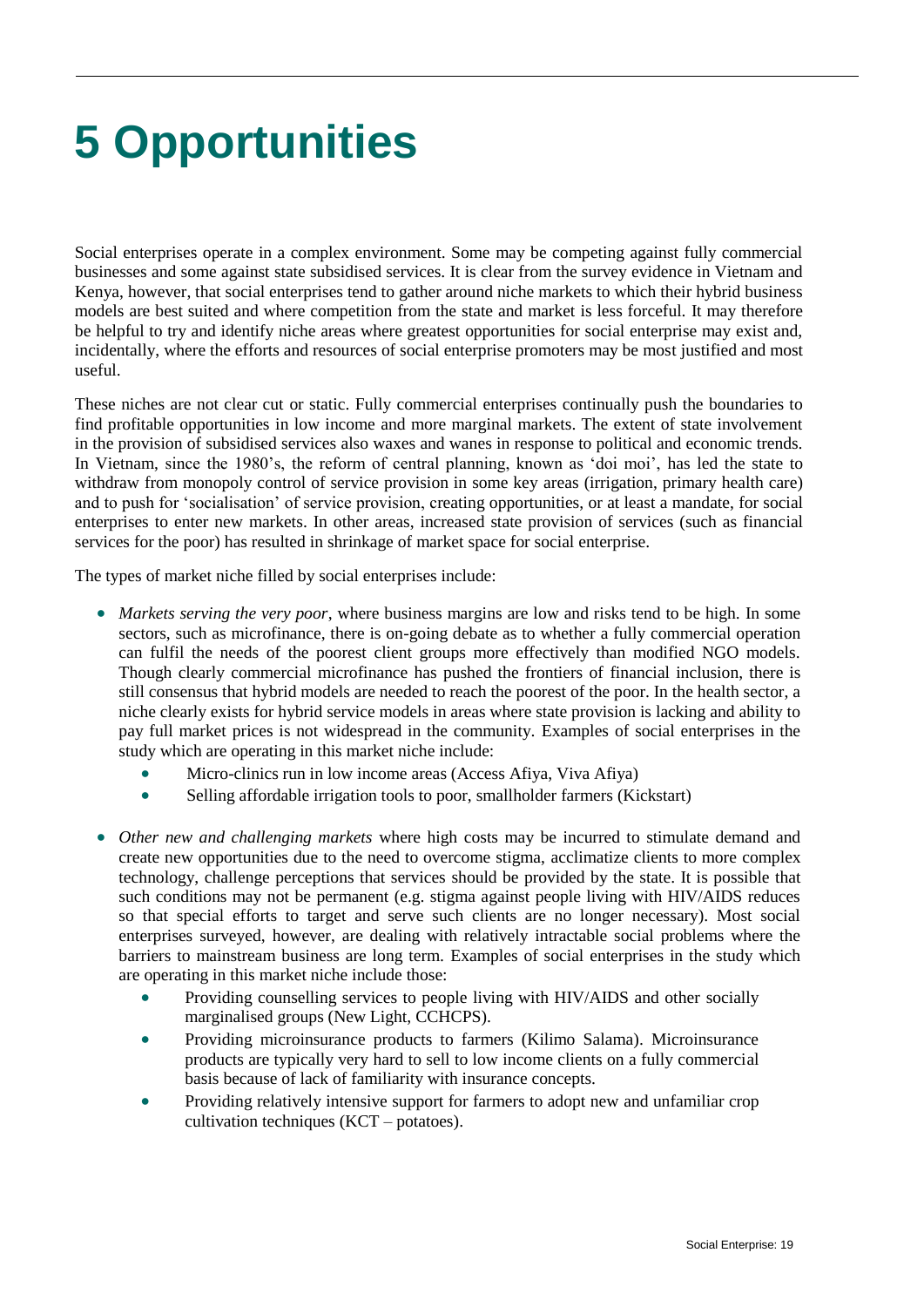- *Management of infrastructure* which the state no longer has the resources to maintain and operate but which would be hard to operate on a fully commercial basis. Though only one example was covered in the survey, there are many examples of state transfer of assets to management by nonstate entities in Vietnam, including management of rice milling equipment by agricultural cooperatives and canal systems by Water User associations. These organisations operate as social enterprises, charging fees for service to cover operating and maintenance costs. Examples of social enterprise from the study operating in this market niche include those:
	- Managing the operation and maintenance of irrigation canal systems (Huu Duc cooperative).
- Markets for products producing *environmental benefits* but which may not be fully commercially competitive. Clearly, many environmentally beneficial business lines are fully commercially viable. Others however, will continue to be marginal and remain particularly suitable for hybrid social enterprise models. Examples of social enterprise from the study operating in this market niche include those:
	- Setting up production and marketing of certified, organic vegetable products (VRAT Company). In many markets, organic vegetable production may be fully commercially viable but in the context of the Vietnamese domestic vegetable market, certified organic production remains highly marginal.
	- Producing organic fertiliser from crop waste (Huong Hoa Cassava Starch Factory). This process makes use of waste from cassava flour production and generates income for the factory. However, it require support from a DFID Challenge Fund to make the initial investment in the plant required.
	- Training poor farmers to reduce use of chemical pesticides (Real IPM). Integrated pest management is a profitable option for large scale farmers but the company's efforts to promote the technique amongst smallholders requires on-going subsidy.

It may seem counterintuitive to suggest that these more difficult and marginal markets constitute opportunities for social enterprise but this highlights the issue that social enterprises are not well placed to compete with mainstream business in more competitive markets.

In the case studies, a whole range of other factors were identified as opportunities for social enterprise that are clearly important but also common to mainstream enterprise as well. These include:

- Macro-economic growth and stability, in both Vietnam and Kenya, providing a positive business environment for social enterprise.
- Advances in information technology which can bring down transaction costs (for example in payment of microinsurance premiums) and open up new opportunities (for example, dissemination of market information). In Kenya, the high penetration levels of mobile phones and the innovative use of mobile phones for financial transactions and collaboration (including Mpesa, iHub and mLab) has allowed social enterprises to create new processes and develop models and products to meet social needs.
- Improved business environment in Vietnam with quicker and easier procedures for establishment and registration of businesses.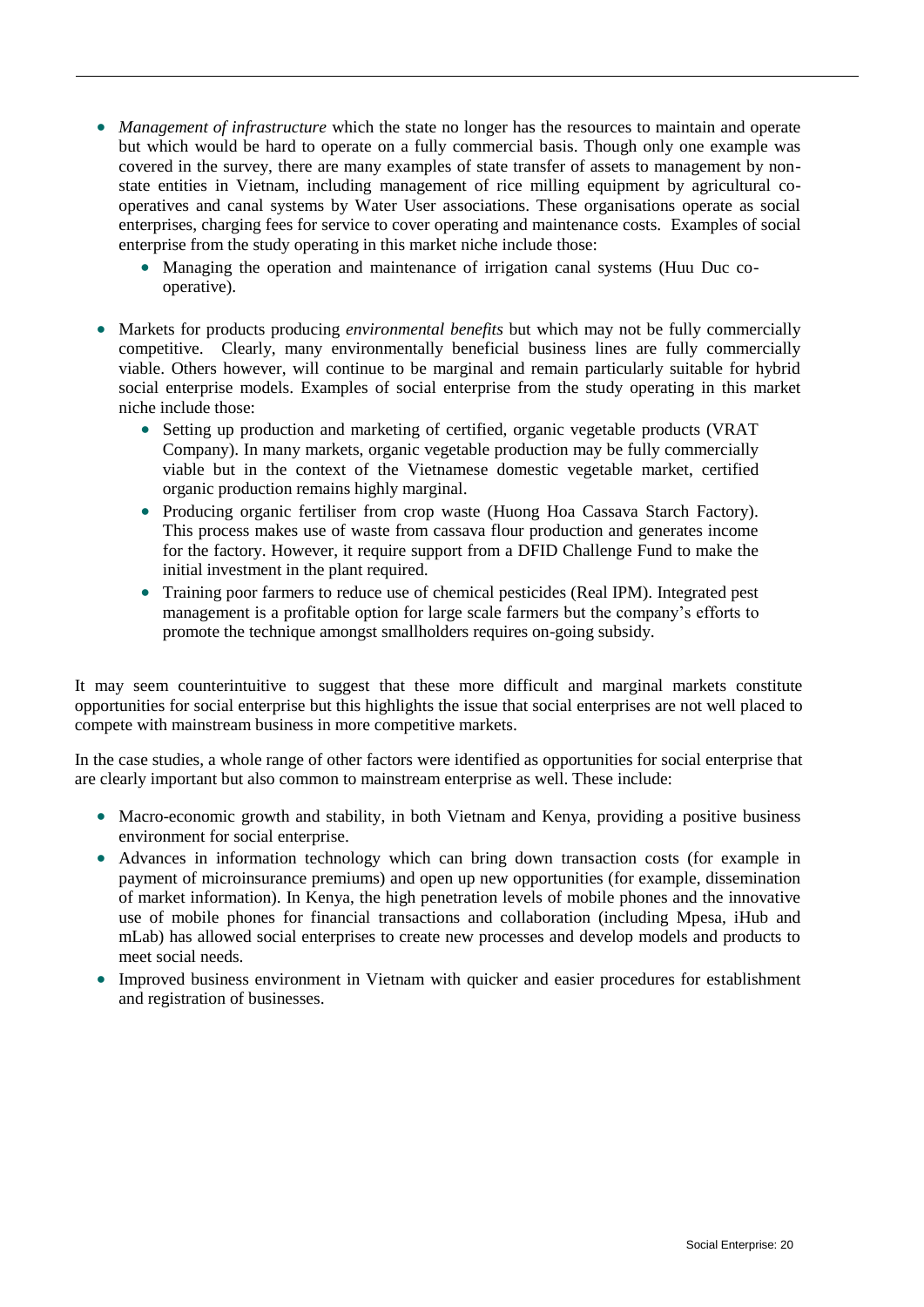# <span id="page-25-0"></span>**6 Recommendations**

### <span id="page-25-1"></span>**6.1 To government and regulators**

- One of the key observations from this study is that social enterprise is, as yet, not a clearly defined concept. It is recommended, therefore, that regulators do not rush in to establish a new legal category or legal status for social enterprises unless a clear and objective definition can be agreed at a national level. Poor regulation is worse than no regulation. Any potential benefits or preferences that may arise from legal recognition as a social enterprise could be disputed and abused if eligibility criteria are not clear and transparent.
- Government, however, can play an important role in promoting hybrid social enterprises in specific sectoral contexts.
	- In some cases, this would only involve creating *a level playing field* for social enterprises registered under existing legal frameworks. For example, there may be instances where tendering processes to select non-state providers of public goods exclude the legal entities under which social enterprises are registered. This was noted by one of the respondents in the Vietnam study in the case of bidding to carry out certain state funded agricultural extension programmes.
	- Government policies on *management of public infrastructure* will also impact on the space available for the development of social enterprise. Instances of local governments contracting out the management, operation and maintenance of public infrastructure such as irrigation systems, roads or waste recycling facilities were not found in the survey's enterprise sample – except in one case of a co-operative in Vietnam. However, this is clearly an important mechanism through which government can promote social enterprise and improve management of public assets.
	- *Controlled use of government subsidy*. Particularly in response to political pressures, governments (and donors) often provide price subsidies for goods sold or provided to key population groups which are already efficiently provided by the private sector. Often this subsidy is limited in time or amount but its distorting effects can be highly destructive, including in markets where social enterprises operate. The most common example is provision of free or subsidised agricultural inputs – undermining local input suppliers (including social enterprise) and creating an expectation and dependence amongst their clients. Most of the agricultural enterprises covered in this study are involved in trying to establish sustainable systems of input supply to poor farmers. The role of government intervention in markets of this type is a matter for political decision but certainly short term, politically motivated changes in subsidy policy should be avoided in order to protect private sector companies from unpredictable and unfair competition.
	- *Government support – financial or non-financial* can also play a role in supporting social enterprise. It was also noted in the Kenyan study that local governments sometimes assist social enterprises through public support to their organisation or validation of their products, helping the enterprises to gain trust of local communities. The Vietnam case study also mentioned a specific case of government financial support to a social enterprise venture which enabled it to succeed: state support for investment in seed potato cold storage facilities. Examples such as this show that, within the context of specific sectors and activities, governments can play an important role in both facilitating and promoting the activities of social enterprise.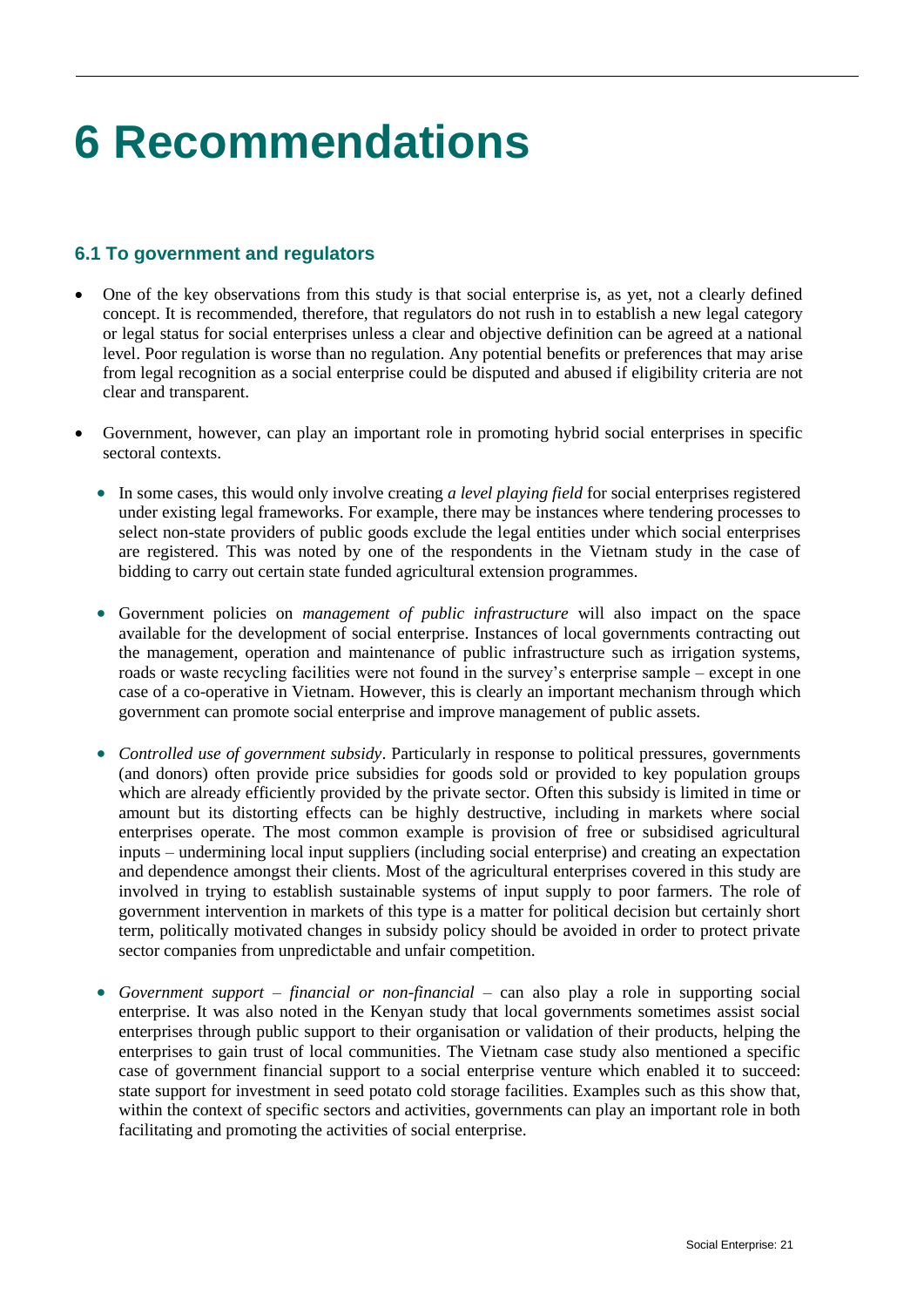## <span id="page-26-0"></span>**6.2 To support organisations**

- For similar reasons, it is recommended here that support organisations donors, technical assistance providers, incubators, social investors – also make a *distinction between private sector development activities and support for hybrid social enterprises*. Both are valid approaches which can have positive social impact. However the two approaches are different. In mainstream private sector development, external support is typically limited and time bound to enable a commercially viable to get off the ground and then quickly start to make a profit. For hybrid social enterprises, operating in more difficult markets, with lower margins, lower (or non-existent) profit, support may need to be more intensive and longer term. It is important for supporters to be clear about when this is justified and when it is not. Including a full range of mainstream and hybrid enterprises in a wide definition of 'social enterprise' risks donor support and social capital migrating mainly to safer, already profitable, mainstream enterprises, potentially displacing market sources of finance that these enterprises could access. It is the hybrid enterprises operating in really marginal markets which desperately need more preferential sources of support.
- It is recommended that donors and social investors deliver their support within an analysis that is grounded in the specifics of the *sector and the local context* - rather than blanket support for the concept of social enterprise *per se*. As has been discussed elsewhere, opportunity for social enterprise lies in spaces between those most effectively served by mainstream business and the state. That space varies depending on the sector and the political context. In short, social enterprise is not the answer to all problems and it is important to think about where the social enterprise concept is most applicable. This is familiar within, for example the financial services sector, where the role of commercial banks in promoting growth and economic development in developing countries is clear and where banks have also tended to 'downscale to serve lower income clients. Nevertheless, in most countries, the niche for socially oriented microfinance remains in the most difficult and marginal areas of the economy and is one where external support is most needed.
- There is an important role for *local support organisations* that provide technical assistance and information for hybrid social enterprises. It is important that such organisations understand the specific challenges faced by social enterprises, many of which have been outlined in this report. Organisations like SPARK Centre in Vietnam and the East African Social Enterprise Network (EASEN) have been doing a valuable job of advising enterprises on appropriate revenue models that enable enterprises to cover their costs, along with specific advice on accounting and financial management. This is particularly valuable for enterprises transforming from an NGO model dependent mainly on grant support. It is recommended that donors support the development of intermediary organisations which have strong local roots and understand the spaces in which social enterprises can operate in the local context. Such support organisations may well also develop specific sectoral expertise which would be valuable in providing advice to enterprises. This is important in order to ground the concept of social enterprise and avoid the perception of social enterprise as an alien, donor inspired concept.

## <span id="page-26-1"></span>**6.3 To social enterprises**

- Given the conclusions drawn above for government and regulators, social enterprises themselves may also want to think carefully before advocating for greater government involvement in recognition and *regulation* of social enterprise. Lessons may be learnt from the microfinance sector in Vietnam were microfinance institutions lobbied for regulation, motivated primarily by a general desire for recognition and support from the government. When their wishes were granted, however, in the form of Decree 28 in 2005, problems ensued in the form of disagreements over definition, new barriers to entry and unpopular regulatory requirements.
- *Business planning*. Enterprises seeking to develop and grow in what are often very marginal markets need to pay particular attention to realistic business planning both to ensure that there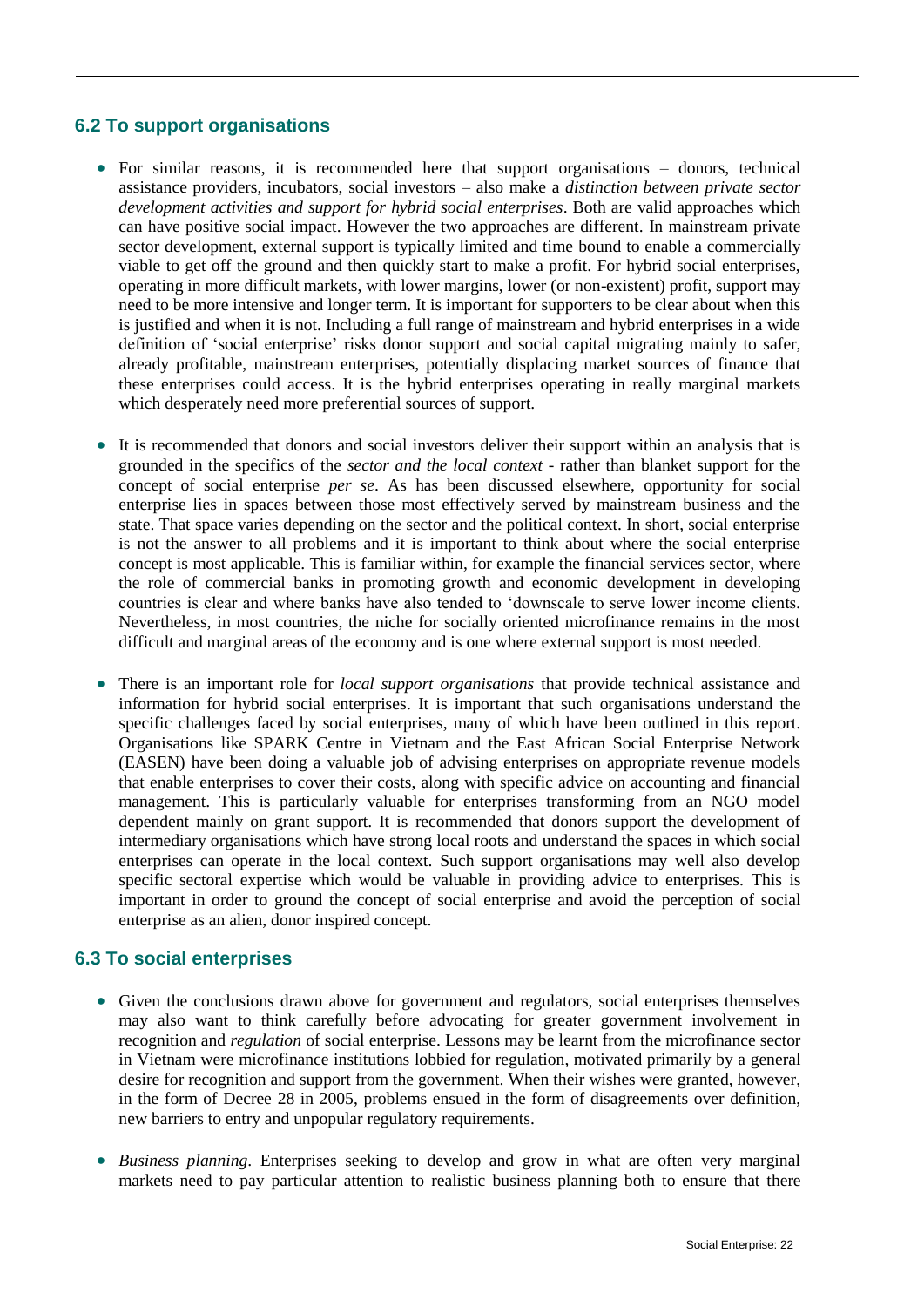really is a market opportunity that they can fulfil and also to gauge the extent to understand the cost of the modification of commercial orientation they propose. The planning needs to take into account potential competition from mainstream business and from state providers.

- Weak *management* has been noted as a common characteristic of social enterprises, often for many diverse reasons (the dominant role of inspirational founders; low margins earned and therefore low salaries paid; the social development background of the staff that social enterprises attract et cetera). It is important for social enterprises to recognise the need for strong management, establish strong governance structures within the organisation, budget to pay market rate salaries for key personnel and make use of training and support resources that are available. Social enterprises that are transforming from grant dependent NGOs may need to compromise in terms of defending the founding ethos of the organisation.
- Operating in marginal markets as many hybrid social enterprises do, access to grant funding or concessional loans is important. In addition to demonstrating sound management and financial reporting, social enterprises seeking to access these concessional forms of finance will also need to be able to show evidence of their *performance and impact against social indicators*. This is not a simple task but, from the outset, enterprises should take care to collect basic data on their clientele and operations that at least provides some indication of the effectiveness of their targeting and, if possible, impact.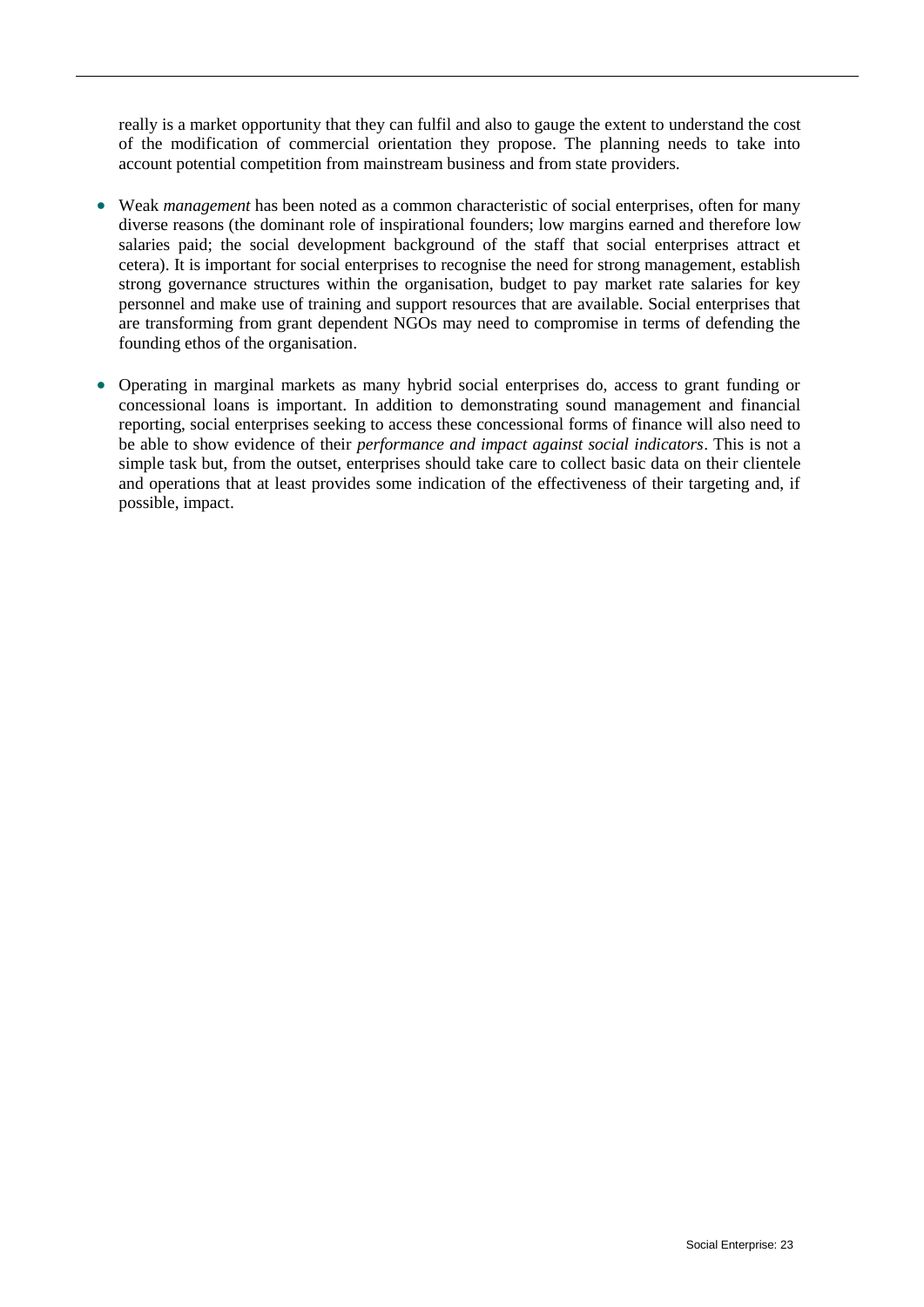# <span id="page-28-0"></span>**Sources**

Social Enterprise in Vietnam- Concept, Context and Policy; British Council, CIEM, CSIP; 2012

Social Enterprise Mapping; CSIP, British Council, Spark; 2011.

Factors Influencing the Development of Social Enterprises in Kenya; Chege. C.' Master's Thesis. Jomo Kenyatta University of Agricultural and Technology*;* 2009.

East African Social Entrepreneurship Network. [Online] [www.easenetwork.net.](http://www.easenetwork.net/)

Kenya Vision 2030: The Popular Version. Government of Kenya. [Online] Available at: [http://www.vision2030.go.ke/cms/vds/Popular\\_Version.pdf](http://www.vision2030.go.ke/cms/vds/Popular_Version.pdf) (2007).

Social Entrepreneurship: The Case for Definition; Martin, R. and Osberg, S. Standford, CA. Stanford Social Innovation Review*;* 2007

'Oxfam, Save the Children and others urge Kenya to scrap "restrictive" NGO bill.' Migiro, K. Thomas Reuters Foundation. Available online at [http://www.trust.org/item/20131129142738-ofap9/.](http://www.trust.org/item/20131129142738-ofap9/) 2013.

Topics: Agriculture Extension; Sygenta Foundation for Sustainable Agriculture, n.d. [Accessed 11/12/2013]*.*  [Online] Available at:<http://www.syngentafoundation.org/index.cfm?pageID=594>

Trickle Out Project. [www.Trickleout.net.](http://www.trickleout.net/)

Kenya Vision 2030 Progress Report; Vision 2030 (2013). [Online] Available at: [http://www.vision2030.go.ke/cms/vds/Vision\\_2030-\\_score\\_booklet.pdf](http://www.vision2030.go.ke/cms/vds/Vision_2030-_score_booklet.pdf)

Impact Investing and Beyond: support for social enterprises in emerging markets; Whitley, S., E. Darko and G. Howells, Overseas Development Institute; 2013.

#### **Bibliography**

On The Path To Sustainability And Scale – A Study of India's Social Enterprise Landscape; Allen, S., Bhatt, A., Ganesh, U., & Kulkarni, N.; Intellecap; 2012.

Social Enterprise Typology; Alter, K.; Virtue Ventures LLC.; 2007.

Impact Report 2012; Aspen Network of Development Entrepreneurs (ANDE); 2013.

India Social Enterprise Landscape Report; Asian Development Bank; 2012.

Bridging the 'Pioneer Gap': The Role of Accelerators in Launching High-Impact Enterprises. ; Baird, R., Bowles, L. & Lall, S.; Aspen Network of Development Entrepreneurs and Village Capital; 2013.

Investing for Impact: How social entrepreneurship is redefining the meaning of return; Balandina, J., Clark, C., Emerson, J., Katz, R., Ruttmann, R. & Trelstad, B.; Credit Suisse and The Schwab Foundation for Social Entrepreneurship; 2012

In Search of the Hybrid Ideal; Battilana, J., Dorsey, C., Lee, M. & Walker, J; Stanford Social Innovation Review. 2012.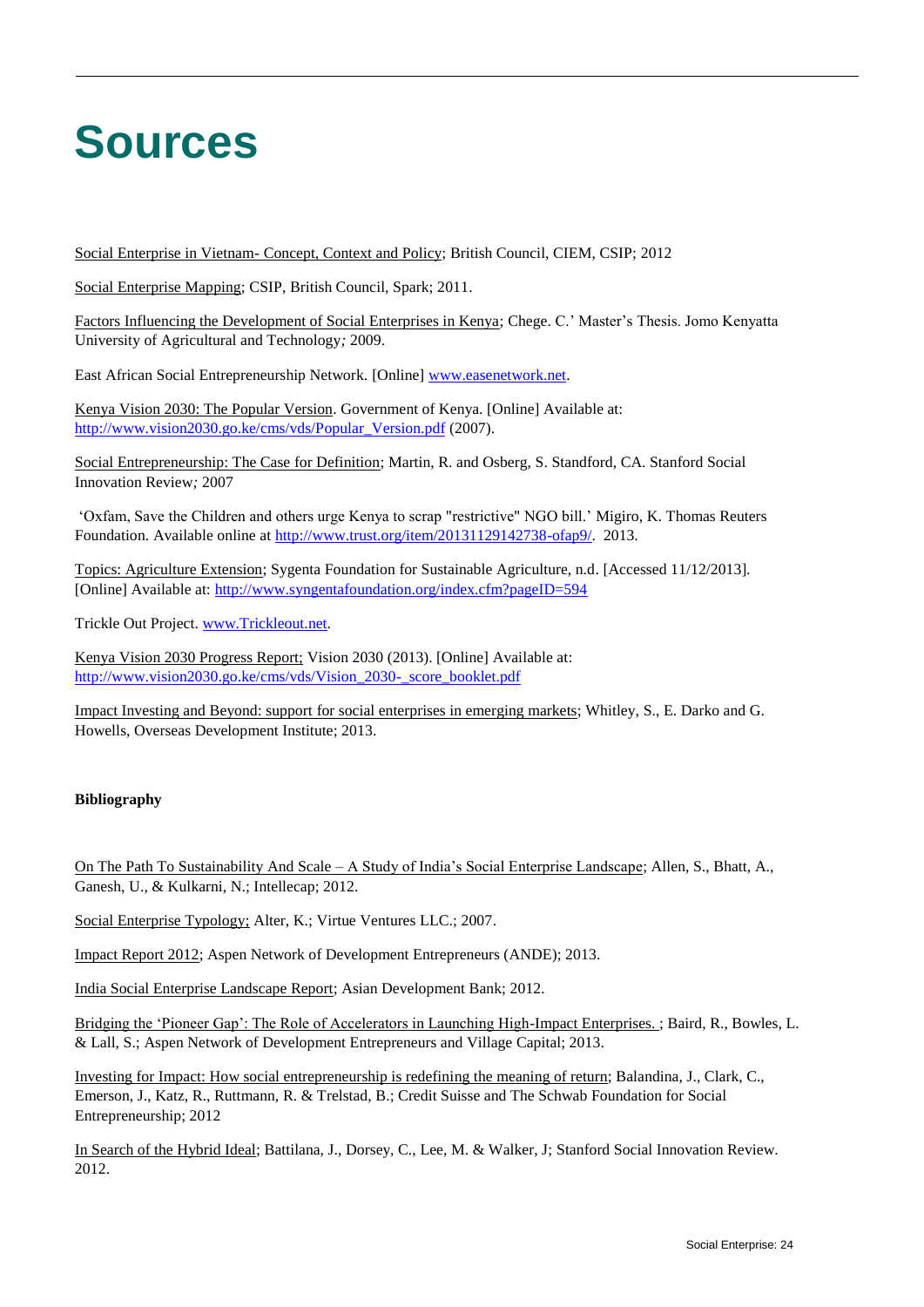Islamic vs. Conventional Banking: Business Model, Efficiency and Stability; Beck, T. et al.; World Bank; 2010.

Social Enterprise: From Definitions to Developments in Practice; Bolton, M. & Maretich, M. European Venture Philanthropy Association; 2010.

Social Enterprise: a New Tool in the NGO Sector? Bond; 2010.

A New Approach to Funding Social Enterprises: Unbundling Societal Benefits and Financial Returns can Dramatically Increase Investment; Bugg-Levine, A. Kogut, B and Kulatilaka, N.; 2012.

Can NGOs regulate medicine markets? Social enterprise in wholesaling, and access to essential medicines; Chaudhuri, S., Mackintosh, M. & Mujinja, P. Globalization and Health; 2011.

Social Entrepreneurship: Legislative innovations; Chung, W. e al.; 2010)

Impact Investing in West Africa; Dalberg; 2011.

Nothing Ventured, Nothing Gained: Addressing Critical Gaps in Risk-Taking Capital for Social Enterprise; Emerson, J., Freundlich, T. & Fruchterman, J; (Said Business School, University of Oxford; 2007.

Enablers for Change: A Market Landscape of the Indian Social Enterprise Ecosystem; GIZ; 2012

Sustainable Enterprises for Sustainable Development: A Kenyan case study into the potential of a Legal Empowerment of the Poor approach to nurturing sustainable enterprises; Gunnarsson, B., Srot, N. & Taylor, T. Lund University; 2010.

Pathways to Progress: A Sectoral Study of Indian Social Enterprises; Intellecap; (2013).

National Conference on the Enabling Environment for Social Enterprise Development in South Africa; International Labour Organization; 2010.

Emerging Markets, Emerging Models: Market Based Solutions to the Challenges of Global Poverty; Karamchandanl, A., Kubzansky, M. & Frandano, P. Monitor Group; 2009.

China Social Enterprise Report; Lane, A. FYSE; 2012.

A Guide to Legal Forms for Social Enterprises in South Africa; Legal Resources Centre, International Labour Organization; 2011.

Social Enterprise: from Definitions to Developments in Practice; Marta Maretich and Margaret Bolton European Venture Philanthropy Knowledge Centre; 2010.

Social Innovation: What it is, why it Matters and how it can be Accelerated; Mulgan, G. Sanders, B. Ali, R. and Tucker, S.; Skoll Centre for Social Entrepreneurship; 2007

The Public Role of Private Enterprise: Risks, Opportunities, and New Models of Engagement; Nelson, J. John F. Kennedy School of Government, Harvard University; 2004

Survival: Challenges faced by developing social enterprises; Nkala, M. Manchester Met University; 2009.

Towards an Ecosystem for Early-Stage Incubation of Social Enterprises in East Africa; Open Capital Advisors and Rockefeller Foundation; 2012

The Fortune at the Bottom of the Pyramid; Prahaland, C. and Hart, L, 2002.

The Global Health Social Enterprise: An Emerging Approach to Global Health Research and Development; Robertson, A.S. Results for Development Institute; 2012.

Breaking the Binary: Policy Guide to Scaling Social Innovation; Schwab Foundation for Social Entrepreneurship; 2013.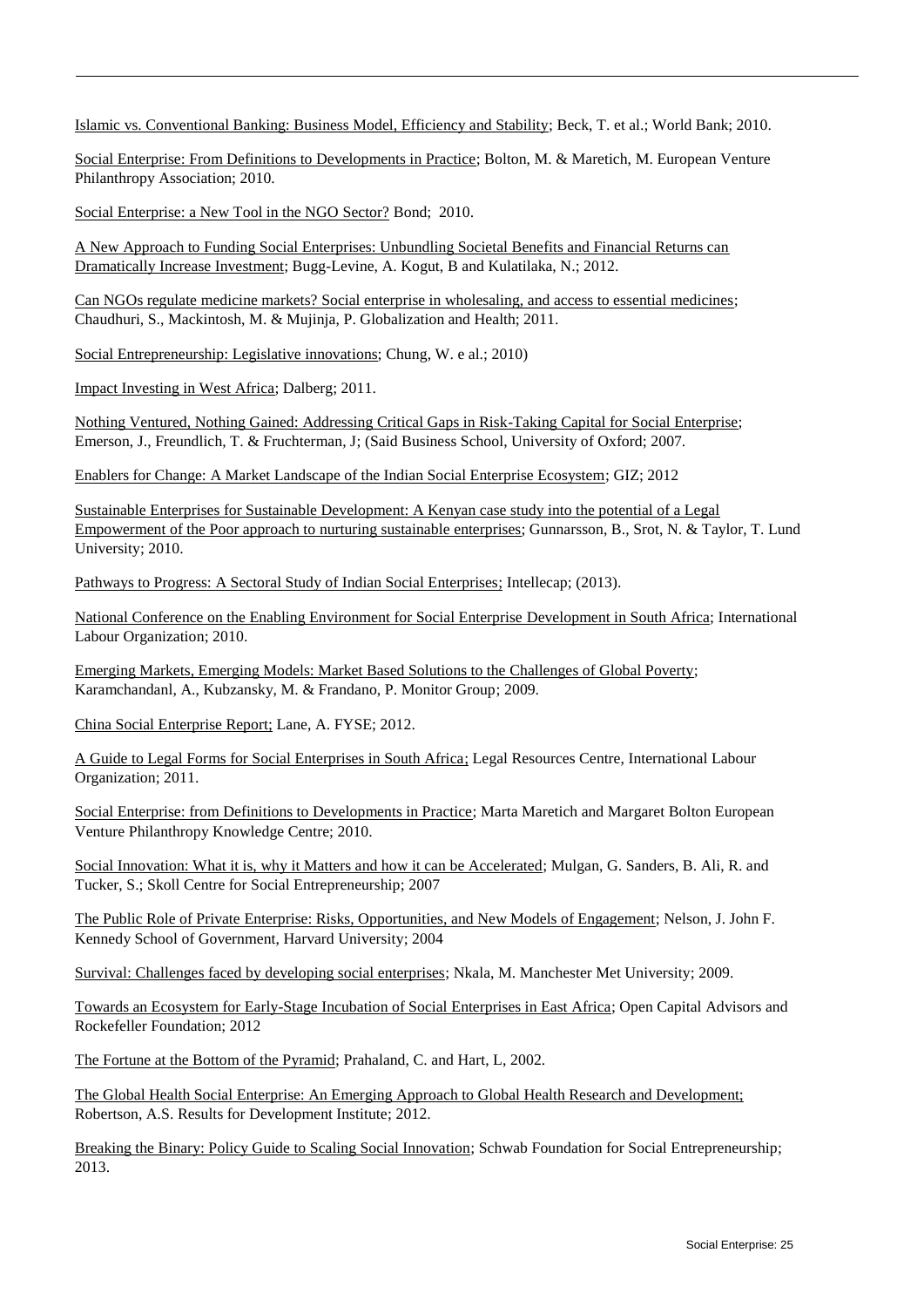The Governance of Social Enterprises: Managing Your Organization for Success; Schöning et al.; Schwab Foundation for Social Entrepreneurship; 2012.

An exploratory study into factors influencing an enabling environment for social enterprises in South Africa Steinman, S. International Labour Organisation; 2010.

Growing Opportunity: Entrepreneurial Solutions to Insoluble Problems; SustainAbility and the Skoll Foundation; 2007.

Social Entrepreneurship in Egypt: Challenges and Opportunities; Valenzuela, M. World Bank Development Marketplace Blog; 2011

Africa: the Impact of Mobile Phones; Vodafone Policy Paper Series; 2005.

Enterprise Solutions to Scale: Lessons learned in catalysing sustainable solutions to global development challenges. West, C. & Woodcraft, C.; Shell Foundation; 2010.

Creating a World Without Poverty: Social Business and the Future of Capitalism. Yunus, M.; 2008.